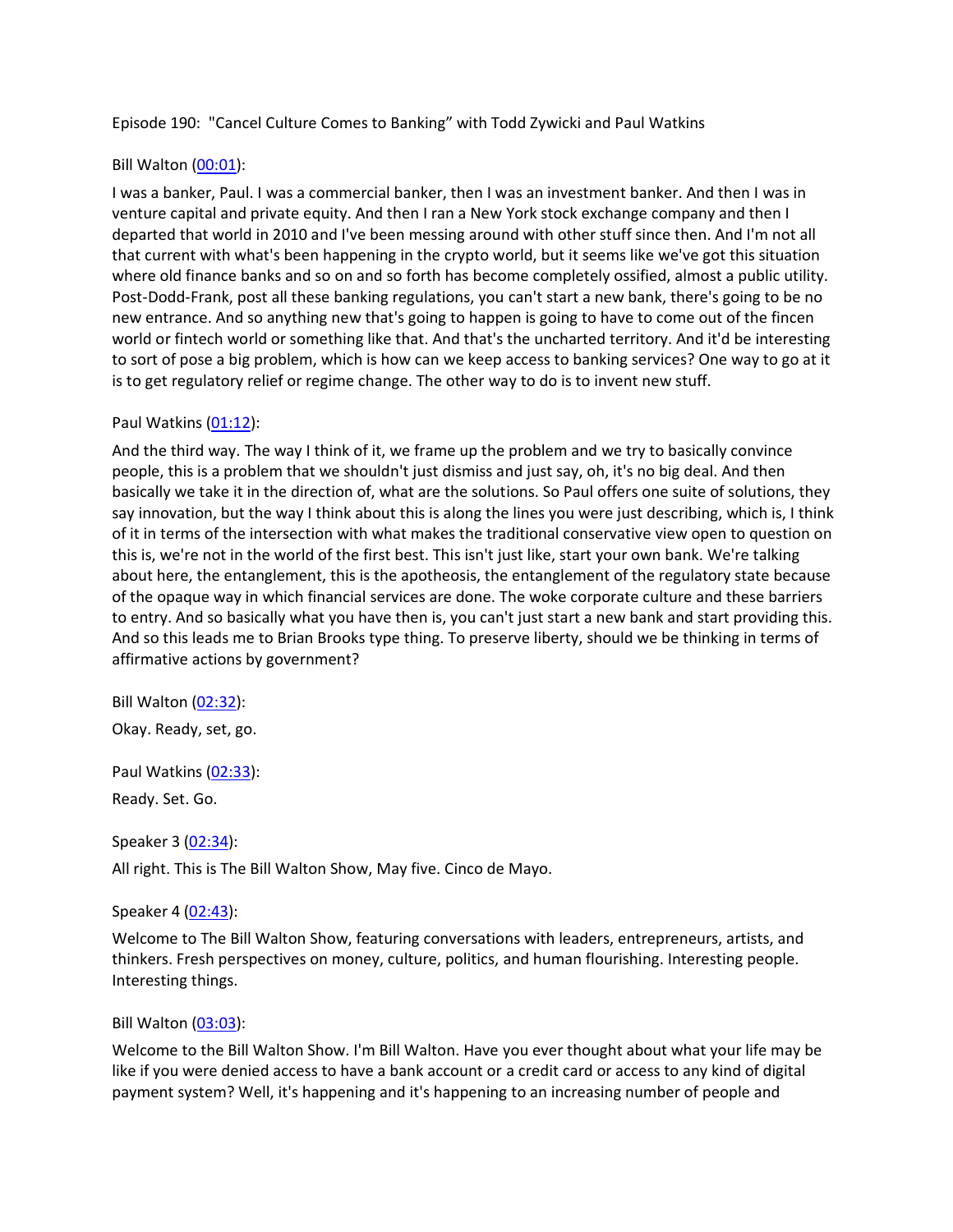organizations. Cancel culture has come to banking. PayPal, major credit card networks and banks have already stopped processing payments for organizations they deem hate groups. And cryptocurrencies, which I thought might be a safe haven, well, maybe not so much. Bitcoin was supposed to be a financial lifeline for the truckers in Canada, but instead, Canadian authorities ordered banks and crypto exchanges to block transactions from crypto wallets tied to the truckers. Seems like everything has now become political, including our digital money.

### Bill Walton [\(04:05\)](https://www.rev.com/transcript-editor/Edit?token=8kp2YaHQiHZCeJQG1aqoYZG2hTebNeUkrXi1FKzqHIsMW1mky8Z6LgzfgYl3DOoxgUROyiZ3Rg-GmTCouTV5L1CwFBA&loadFrom=DocumentDeeplink&ts=245.57):

There's a lot to dig in here and it's a vast topic, but fortunately, today I'm joined by two real subject matter experts. Todd Zywicki, it was great to have you back, Todd. Todd's been here several times. Todd, who served as chair of the Consumer Financial Protection Bureau's Task Force on Consumer Financial Law. He's also a very major professor at George Mason's Scalia Law School. And his resume goes on for four pages. So I'm going to stop there. We'll allude to some of it during the show. And I'm really happy to have Paul Watkins join us, who's with Potomac Partners and Fusion Law Firm. He founded the Office of Innovation at the Consumer Financial Protection Bureau and served on the Digital Financial Stability Oversight Committee's Subcommittee on Digital Assets. He's also run civil enforcement for a state attorney general. Paul, glad you're here.

### Paul Watkins [\(05:01\)](https://www.rev.com/transcript-editor/Edit?token=akOb5UK97rW1wvjOZ4sXGXRqzGeAWB4AN9aqdhx3XurJ6D6sJU9tJ7QMZaQ9yJGobjYG1_LzuH6VFBKgcgWq6TeKqKo&loadFrom=DocumentDeeplink&ts=301.94):

Thank you.

# Bill Walton [\(05:03\)](https://www.rev.com/transcript-editor/Edit?token=M_JeOUc4h6LcgJ7SjDx3Se4KW2Q8p7PPx_7AXGpg-laWOS6C6Hn6iauf_YlV9-jpQgB5Fc2D8A-j-3FNLNXldlzI974&loadFrom=DocumentDeeplink&ts=303.68):

Todd, why don't you frame this for us? You wrote an excellent piece called Cancel Culture Comes to Banking, which I stole for my intro. What was the thesis of your piece?

### Todd Zywicki [\(05:15\)](https://www.rev.com/transcript-editor/Edit?token=_Rs4ubmxV-TXyxLk2338ewHo-Pnjp8uuSBOMFTnVo5Dx7U62oVxk2h9CrWmZWIQpOnObocE-oocInj9UrB0npDL5LAM&loadFrom=DocumentDeeplink&ts=315.39):

Well, this is an issue that's been building for a while now, Bill, it actually goes back to the Obama administration and something they had, which was called Operation Choke Point where the government leaned on banks using this fuzzy idea of reputational risk to force them essentially to take away financial services to industries they don't like, like payday loans in particular, and basically tried to kill the industry through the regulatory state. And what we've seen in recent years then is this is accelerated into a cancel culture comes to banking and various people have lost their bank accounts because they, as you said, were perceived as hate groups. And this really came to head this fall when Donald Trump Jr. had to cancel a speech to a group in Missouri because the bank that provided the payment services cut them off and said, we're not going to provide banking services so that you can collect payments so that people could come see Donald Trump Jr. speak.

### Todd Zywicki [\(06:14\)](https://www.rev.com/transcript-editor/Edit?token=7LyPmT01-wj5YBQRCe1pQ30hsZ6iLSvHn44hhame5jBb_F0Sv4zYbvmnSnENPppnm46dLgasdt8Ghqpp6vgXQopTkoQ&loadFrom=DocumentDeeplink&ts=374.76):

And what really concerns me about it, Bill, is the way in which not just you need a bank account to live, to be able to pay bills, to be able to get a mortgage, to be anything else, but more and more we're seeing that this has become a leverage point just like social media, but even more so because the entanglement with the regulatory state. It's kind of a leverage point to control political speech, and that's what we saw in Canada.

Bill Walton [\(06:41\)](https://www.rev.com/transcript-editor/Edit?token=d4CJ8LKunnRkbA1RxCldznfOOJT7LVIo8Eb4YrIknXnM3y7beEDRRq7jR9Mi3bkqzOJi6A_vWTSntIy8sE51xUixIk4&loadFrom=DocumentDeeplink&ts=401.53):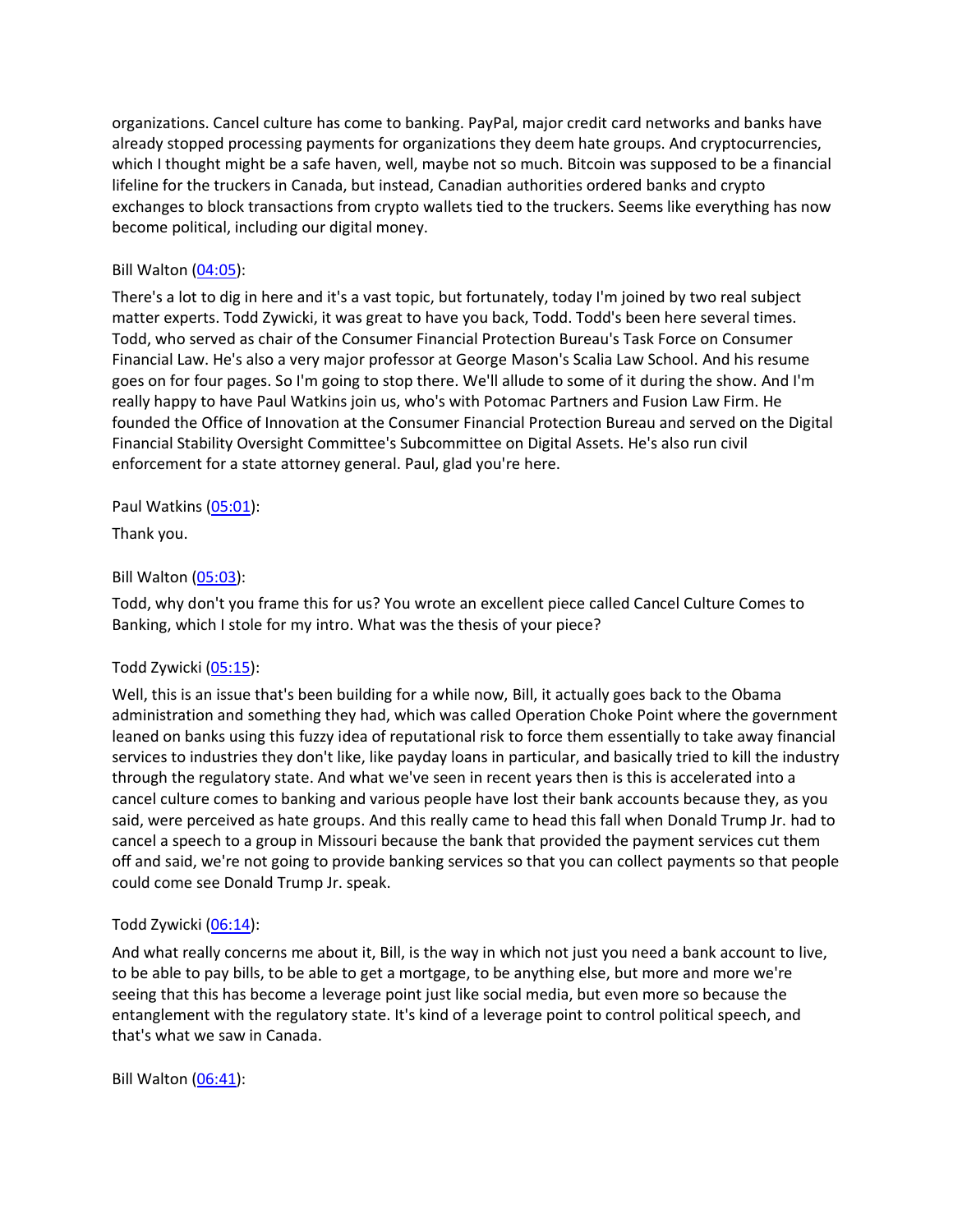So Paul, you've worked on this issue in all your various roles. One of the things that I'd be curious about your view is we had Jeanine [inaudible 00:06:50] on yesterday and she's suing on behalf of some interesting plaintiffs, good guys, good people, the Department of Health and Human Services, because they were encouraging Twitter to throw people off of Twitter and they did, Twitter did. Now the thing, when we get into this about it, was it WeWork or something, that cut off the Donald Trump, Jr-

Todd Zywicki [\(07:13\)](https://www.rev.com/transcript-editor/Edit?token=py8RGiqyNfsdZjg7yoQ2G30CH8C-9l_iHF_rUHxSfKV0-j3lFxTko52CzhFcJkqLo3Z5LHQhUjZLgSAqIW8Ib8LJHOI&loadFrom=DocumentDeeplink&ts=433.45):

I remember what-

### Bill Walton [\(07:17\)](https://www.rev.com/transcript-editor/Edit?token=PQpN4tK-jCLJuRK-6jcw43FUYghTTEg2j8zu8RxR5st3oSds43KN7NP8rg-hRXVM6liAhl9YooPRuSMweqgmUiAvfMo&loadFrom=DocumentDeeplink&ts=437.21):

Anyway. Is this companies acting on their own or are they being nudged by regulators?

### Paul Watkins [\(07:22\)](https://www.rev.com/transcript-editor/Edit?token=eKwb-gDqEAt8vrN9ZzRRADnMBaKsyXek7eagyAyjSsrOJ-Ikmvs7cgr1cOqguDlpN-nKd_fMcQ_QC5ujwdIe7wNh4bU&loadFrom=DocumentDeeplink&ts=442.75):

I think it's probably a combination. And I think we see in many instances where there's sort of a twopronged approach where there's private pressure and there's also regulatory pressure and the two go together and sometimes it'll be formal rule making, like you can look at some of the guidance that's coming out of some of the state financial regulators that would encourage banks to take these types of actions with particular institutions. But there could be a lot of informal behind the scenes pressure when companies go in to meet with regulators. I think people don't know exactly what they're being told there. And most companies want to try to maintain good relationships with their primary regulators and those are often in large blue states. And then there's a lot of cultural pressure, could come from asset managers, could come from HR departments, could come from all sorts of groups that are fairly effective and well organized.

### Todd Zywicki [\(08:37\)](https://www.rev.com/transcript-editor/Edit?token=8FjOadY23dRe3UHBeV-A9wqx2nQP4E2hGsBQpUEvcuK3zwR6xJ4OeHGqUkJPGvc_Hjsqwi5mop4MFKy8d1T_PM7aGko&loadFrom=DocumentDeeplink&ts=517.12):

John Allison, our mutual friend, calls it regulation by raised eyebrow. And in banking, the leverage point they've used, which is very nefarious is this idea of reputational risk, which is completely subjective to the regulator. And so they're using it now, if you may recall, Biden's first nominee to the Office of Control of the Currency said that her goal was to bankrupt the fossil fuels industry, which would just be done by regulatory pressure. But what they use here is the-

Bill Walton [\(09:08\)](https://www.rev.com/transcript-editor/Edit?token=Wt3uBBiWdL4BsXK-D0NWhmt4Hv5Sg7JRAcjHfiEavebLidMu6eT-efFd76VdW787INMbxt58ziJRc2ymen-TYb2sWpo&loadFrom=DocumentDeeplink&ts=548.42):

Ah yes. Sarah Bloom Raskin.

Todd Zywicki [\(09:10\)](https://www.rev.com/transcript-editor/Edit?token=InaMnp5-bnvuPqVVo2HWwpT58gN9_bFMGFWolWi7C3-2Cktybri_J9JYidPOQ7DxiRr1jSoNNA6t2EA78_MbLPnWvb4&loadFrom=DocumentDeeplink&ts=550.26): No, not Raskin, the communist from Cornell.

Bill Walton  $(09:13)$ :

That's right. Yeah.

### Todd Zywicki [\(09:15\)](https://www.rev.com/transcript-editor/Edit?token=OUK3bmryX3j8bwMfx_tG7BGjbPRB6pybhMwjuU2S1nEjruOPioomghFZxmYE0mmfMY2ZvDD59ZS93d8svEZudvAFb1w&loadFrom=DocumentDeeplink&ts=555.54):

If you recall. And we saw this literally the day after my column appeared in Newsweek, Bill. Mike Lindell, the MyPillow guy, had a contact from his bank and you can find the recording. It's a chilling recording of a conversation between Lindell's controller and this bank officer telling them that they're basically going to get rid of all Lindell's bank accounts, for him, for the company and for his nonprofits because of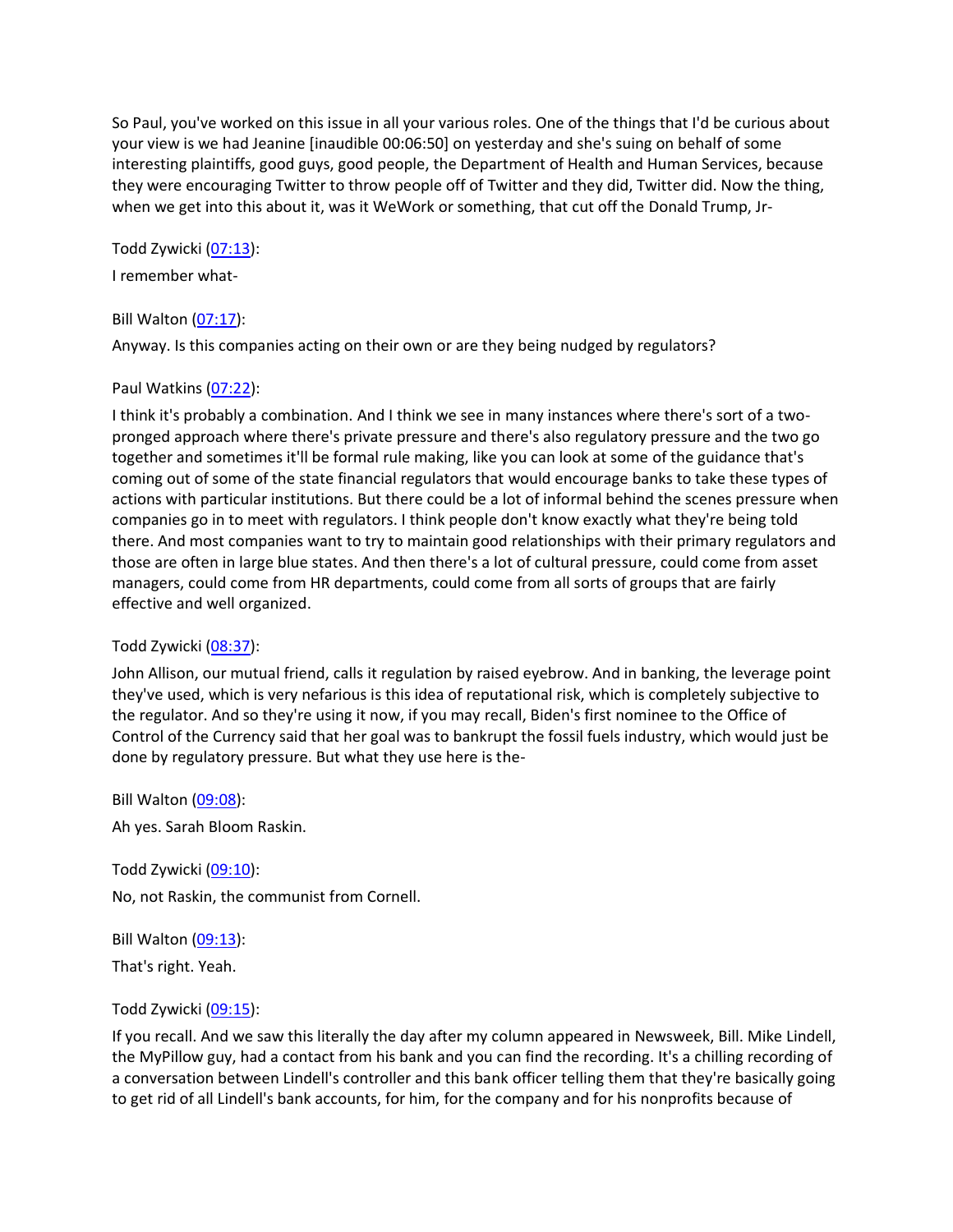reputational risk. And that's as vague it gets, which is basically, we don't want to deal with you because you're controversial and tied to Donald Trump. Donald Trump himself lost his bank account. I don't know if most people know that, but his personal bank canceled his bank account on January 7th last year.

## Todd Zywicki [\(10:06\)](https://www.rev.com/transcript-editor/Edit?token=NG0rdyngN9jBwEK9x7KEiVW0pQ4YoAab6IN6ayHyFide6O_ztFrFmzPNsWSiUPqgRwYGdDuIS6MJNgcDBXTKacbj6H0&loadFrom=DocumentDeeplink&ts=606.97):

He was able to find another bank account. But where it becomes a problem, Bill, is Donald Trump Jr. Donald Trump, Mike Lindell, these guys have microphones where these problems get corrected. Somebody else will take them. But what it's about just the ordinary person who doesn't have access to these resources and is finding that they can't get a bank account, they can't get a credit card, basically, because they've been put on one of these mysterious lists that basically they're just not worth the trouble because of this "reputational" risk.

### Paul Watkins [\(10:39\)](https://www.rev.com/transcript-editor/Edit?token=OnAfSCFasacU008mPtO0CF9EC8C6RmaQ32NfP6McMPsSxIOCS90stYJycXq-DhPRSKqUhYMw9Spu9-CSHxuEf7mf09k&loadFrom=DocumentDeeplink&ts=639.89):

I think one current example where you see this happening sort of in real time is with the SEC's proposed rule-making around ESG disclosure that's not targeting specific individuals, that's targeting whole industries or groups of industries that are considered to be problematic for environmental reasons. And you can see these two things working together. In fact, you just wrote a phenomenal comment that I think I'll let you talk about that really ties this together. But on the one hand you have asset managers pressuring companies saying, you need to change your business model because we think regulatory mandates are coming. On the other hand, you have the regulators saying, hey, we're going to propose some fairly radical mandates. These things work together and are designed, I think, to force companies to change their behavior. And you even cited some comments from the asset managers essentially saying, we need this rule making so that we can pressure companies.

### Bill Walton [\(11:42\)](https://www.rev.com/transcript-editor/Edit?token=yxJuk5055m6tACgQiBorIvvo6eHKvGJPV8Hn7WfwWd0iAiPmLwdzEpYcORBc6QU8HwZNW8rRUOiQ9MdCuwZ8VsXStlI&loadFrom=DocumentDeeplink&ts=702.37):

Right. Well, yeah. They commented, BlackRock weighed in saying, we want this because we want the leverage. I think what you've written, or both of you have written that the regulatory regime is the laws or the rules are very murky and they're very discretionary. There's no black and white tests about do this and you're okay, and you don't do this, you're not okay. And what's happening is the activist, ESG, which is for everybody who doesn't know Environmental, Social, and Governance, which really gets at the heart of what you need to think about with what they're trying to do with companies. And the E piece is the climate change piece. And the SEC's got this proposal out that they're going to have all this climate policy or climate change disclosure that they're requiring. And it's a way to get at the climate change agenda without being ... Since they can't pass legislation, they're going to do it through the Securities and Exchange Commission, which is an entirely upside down world, as far as I'm concerned.

### Paul Watkins [\(12:47\)](https://www.rev.com/transcript-editor/Edit?token=2yG7k-6N0KyoY4zWYta8rWdaF3lGEC2XpWdG6OJuYolcN-l08nreTXvLJVKxJ1ww80JqN2k5Xx_8BmxDaWFU2gVpzmk&loadFrom=DocumentDeeplink&ts=767.45):

Well, here's the thing, Bill, is that those of us who are basically on the free market side, for a long time thought about-

### Bill Walton [\(12:53\)](https://www.rev.com/transcript-editor/Edit?token=G62ZnwxSiE6dw7lkKJjpTPQgLXRLeB-CGOvw68fHO5aP6ClawJSUOVO77_-vqWZJVNz2_pCJkwAqlwieEeZyJpEO0rU&loadFrom=DocumentDeeplink&ts=773.64):

I think all three of us are right here.

### Paul Watkins [\(12:55\)](https://www.rev.com/transcript-editor/Edit?token=mMV_NqZMirH44xAn3Btk_KY6aK_Ks6jQToInEi6jdLlD7i3S0sYpdzX3zQh0fMFoYmQA4OriHLw4cYObYrKT8QOw8Xo&loadFrom=DocumentDeeplink&ts=775.15):

Yeah. Right. Yeah. Right. Exactly. Especially financial services.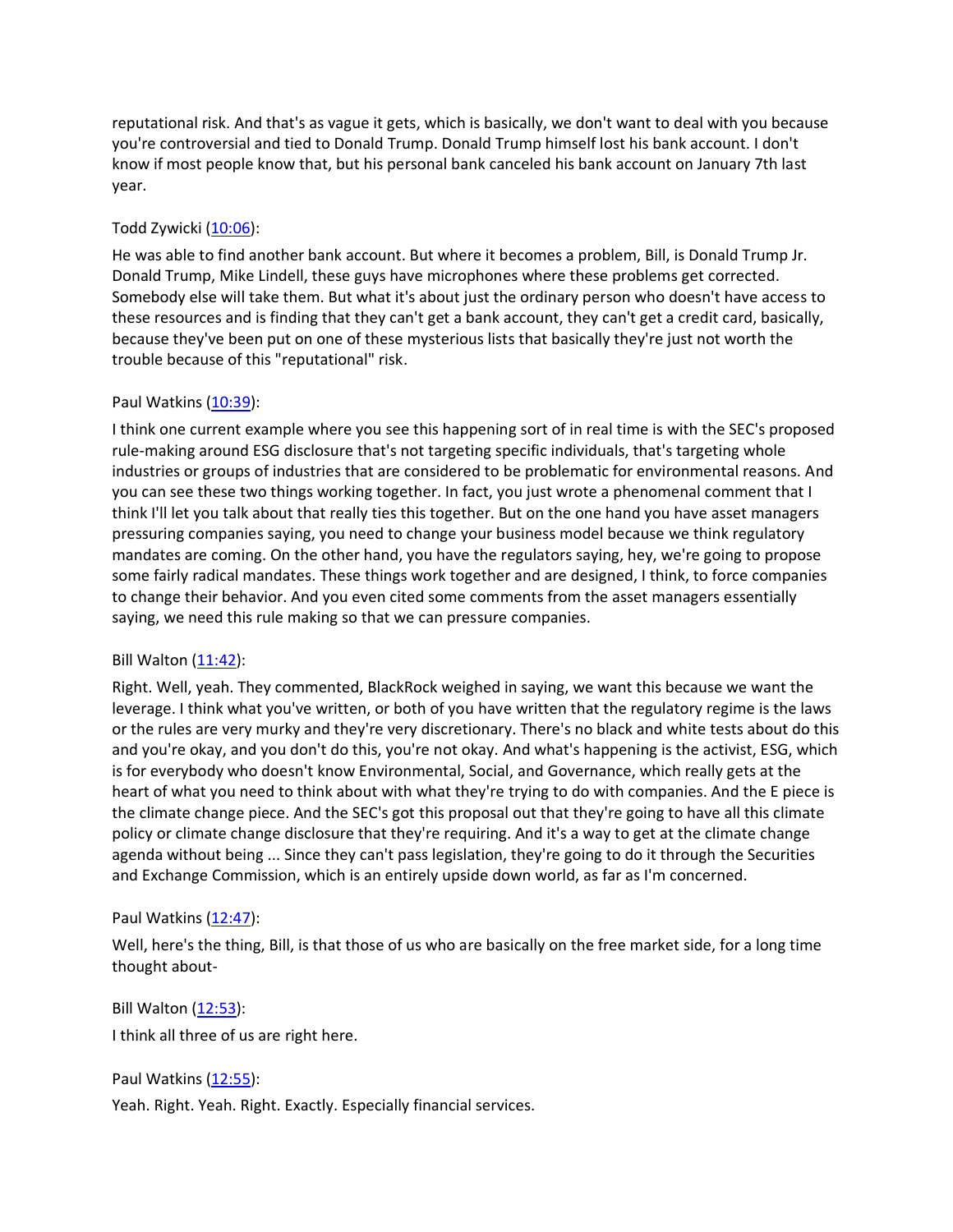Bill Walton [\(12:58\)](https://www.rev.com/transcript-editor/Edit?token=IBiNfMrGoIRRTAzCfzBi3JFO5TRciynYL85aA-eNL-derZrHBirPUqoD18-Cx4Vyw2KzTJtj63Jsz-G2uY3HG91X87g&loadFrom=DocumentDeeplink&ts=778.05): They're more.

### Paul Watkins [\(12:59\)](https://www.rev.com/transcript-editor/Edit?token=J4IjvMdBAWuSojXON1orWx_KrS_uzBmgn1McgkNgeplxLdb6wJE6cweJ1H_4JjJgq2wRoz9qcOzst1afTn2iG5wHMGw&loadFrom=DocumentDeeplink&ts=779.4):

But we thought about the world in binary terms. You've got public and you've got private. And we're concerned about public pressure, laws, formal regulations, that sort of thing. We basically said private activity is private activity. But what we're seeing now is in the regulatory state, that is much more of a gray area and in financial services is especially the case because it's so murky because so much of it is behind closed doors and the like. And I think, my view is we need to have a more nuanced way of thinking about this, which is banking is pretty close to a public utility. And this is the thing with banking is, you've got this very murky process. It's very political. It's done through supervision, for example, which is very rare in this world.

#### Paul Watkins [\(13:46\)](https://www.rev.com/transcript-editor/Edit?token=y6nqmUytaUzhAfHm9z5aklIe5vTHxslQNnTyRBgm14W9OM4z2xc5Q3I0Cu43jMHiEbSh3gYkavgVqPC5rB1LjoKsUPs&loadFrom=DocumentDeeplink&ts=826.27):

And the big thing with banking is there are huge barriers to entry. And in order to enter the industry, basically you've got to play by these same regulatory rules. So it may be that when you're talking about, should somebody have to bake a wedding cake for a same sex marriage, that is awfully private, a private activity, which is to say, anybody else can start a bakery. It's not like, well, you don't like our rules start a bank, because you have to be a bank in order to get access to the payment system. So you can't just start a bank without government permission. And so at what point are we really closer to thinking of this as being more like a public utility, more like something we want to think about through terms of a lens of government activity and Janine Unez, who you mentioned, of course, was my lawyer for my lawsuit as well. That's what they're pressing on them in their suit, which is when the government is behind the scenes leaning on private actors and has the ability to threaten them, to bring actions against them, to raise costs on them. Is it really private activity at that point or is it something we need to be thinking about as being really this entanglement of public and private that maybe needs some different ways of thinking about it than how we thought about it in the past?

#### Bill Walton [\(15:05\)](https://www.rev.com/transcript-editor/Edit?token=jgsiSqkqLkQNo3rc_fsHiout7wDBZEtZleUexeswH55DD541ujnz7NRcBFZu-hFpUrU3pwBswhapJ8Zgh7URfhCF9sg&loadFrom=DocumentDeeplink&ts=905.61):

Well, the thing that strikes me as that, this is not the banking system. I started out as a baby banker in the seventies, and I think there were like 15 or 16,000 commercial banks in the country and that's been shrinking every year ever since. And I thought, what do we have now, three or 4,000? But even then almost all the assets are held by the top 10 banks. And because of a lot of what happened with Dodd-Frank in 2008. When did that pass, 2008, 2009?

Paul Watkins [\(15:35\)](https://www.rev.com/transcript-editor/Edit?token=OEyJA7k3A7MZncquiJTsicp7LmQiVUr9SYVNsp2B15uk-QvOw3EZjKt9JWUTyWUOShlCXsZGFWNCc_06JNzE3vWkp1g&loadFrom=DocumentDeeplink&ts=935.88): 2009, 10.

Todd Zywicki [\(15:35\)](https://www.rev.com/transcript-editor/Edit?token=Wdq8ZzNFzRSgF5UVibJq9i2dw9Dg7-LDihPjs-gffxhwtfHhgWPm8Shr3iH83I_CT5Zu9FuVqh2urLkygmNnmGSBWw8&loadFrom=DocumentDeeplink&ts=935.89): Yeah.

Bill Walton [\(15:36\)](https://www.rev.com/transcript-editor/Edit?token=93x7upSaTVCUYupT4HX74duIPC-nNu6gMGQDwYvuUBz84l8h7QrYrzokGwSdr8v7n-AAUbMwga4u14MzhGs8n23scTc&loadFrom=DocumentDeeplink&ts=936.1):

I think as you pointed out, we've seen 44 new banks in 12 years. And it used to be, banks would pop up all the time. They were free market. People say, gee, we need to start a bank to bank this kind of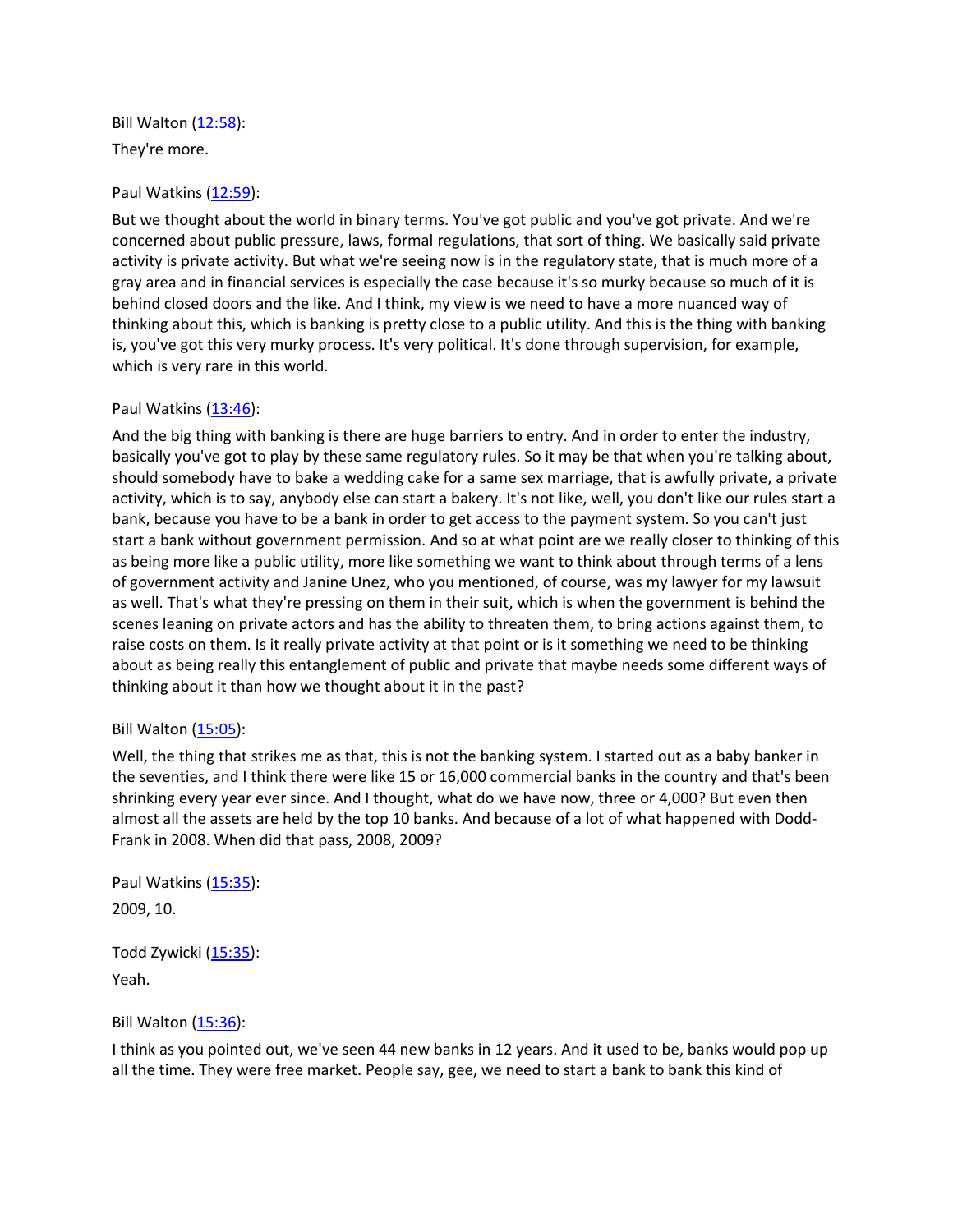industry or this kind of customer. We're not seeing that. And so the regulators have got their arms around a very finite group of banks and that interdependency, you can't really tell them apart.

### Todd Zywicki [\(16:01\)](https://www.rev.com/transcript-editor/Edit?token=9AFIxp5X6BZc3Aa7Sd-i2CwplK5bbcaV-pAU-vUexEFMh_j0-sSw1Gj3KbnReErMkXuir8PVWYWjACeN4e2HWEulqxQ&loadFrom=DocumentDeeplink&ts=961.96):

Yeah. And I think that's why it's particularly concerning that we're in this moment where there is a lot of innovation in financial services, but there's been a push to get all of that innovation into the banking sector. So for example, we have this rise of stable points, which could disrupt payments. Key focus to the presidential working group, make these things all banks. Rule making just out of the CFPV last week said, we're going to start supervising fintechs like banks. So there's this alignment between the incumbents and the regulators to kill the challengers that is antithetical to the political message that we're hearing. We're hearing a message that's about reducing market concentration, that's about empowering individuals, that's about financial inclusion, but the actions are doing exactly the opposite. Which, on one hand is discouraging, but I also think presents an opportunity for better policy.

# Bill Walton [\(17:08\)](https://www.rev.com/transcript-editor/Edit?token=C7hXLp_LZyQuioFcLFZJp9KinkuirSXaiWZLwoxo5rFdAC_ezv52nZ87bYG52PE8Ux60eSLxHW_u964ZufHsJQWlho8&loadFrom=DocumentDeeplink&ts=1028.66):

This is The Bill Walton Show, and I'm talking with Todd Zywicki and Paul Watkins. And we're about to answer a question I want to ask, which is, how many ordinary Americans need to worry about this course of hand of government cutting us off from our bank accounts or from credit?

# Todd Zywicki [\(17:27\)](https://www.rev.com/transcript-editor/Edit?token=I6j5yTDGVxNS0TI95NepcofXofxQWR3joqTWRl71MpMpmZW9qpeREU2YCEtxLdRpbC0QOwbyWa0m3dycF1dH4SdxNKU&loadFrom=DocumentDeeplink&ts=1047.86):

Well, here's the thing, Bill, is it always starts with the Nazis, but it never ends with the Nazis. Which is, as people say, well, surely banks don't have to provide bank accounts for Nazis, which is what we heard 15 years ago. And they said, surely colleges don't have to allow Nazis to speak on their campus. And pretty soon George Will is getting canceled for being politically incorrect. And so what we've seen is very rapidly there's been this slippery slope from these very dramatic things to all of a sudden you've got guys like Mike Lindell or the Canadian truckers. And think about how this plays out, think if we had had cancel culture in the way that Trudeau brought the hammer down on the anti-vaccine mandate protestors in Canada. Think about if we have that in the sixties, Martin Luther King and the Southern Christian Leadership Conference, they broke the law.

# Todd Zywicki [\(18:18\)](https://www.rev.com/transcript-editor/Edit?token=ell0lAo34zukOpQBGB2gfElmffU2txUiwMoLs2z8RarSZTgtlxG7ICK3RMn_OVA3DeZoy-u15vEODBZyeEs19kthAzs&loadFrom=DocumentDeeplink&ts=1098.98):

Their whole model was, we're going to break the law by trespassing, which is what the truckers did in Canada. And think if the rule had been at the time, Martin Luther King can get bail, but he can't access his bank account to actually post bail. Which is, we're going to give you bail, but if you can't get any money, you can't post bail. And then nobody's allowed to contribute money to you to post bail. Nobody's allowed to contribute to the SCLC, to further their conspiracy to break the law through trespassing or marching over the Selma Bridge or sitting at a Woolworth's lunch counter. That's what they did to the Canadian truckers is they said, you are breaking the law by trespassing, and we're going to freeze all of your assets. You may get bail, but you can't access your money. And ordinary citizens who want to exercise their constitutional rights could very easily find themselves in the crosshairs just like those ordinary people in Canada and even the people who are donating to those [inaudible 00:19:19]

### Bill Walton [\(19:18\)](https://www.rev.com/transcript-editor/Edit?token=6qft5HXY8bradFs_ybE2IfQLpgkSGGkPM1DJ-7zzoLi8r9JRUOVE2vHkjv8Mit1lT4qNmTN2o9lIRVWMKkoYf3fu_-E&loadFrom=DocumentDeeplink&ts=1158.77):

Well, that's the point I wanted to make. It's not just the beneficiaries, the money, it's the donors themselves. You've got a free market for deciding what you want to support or not support. They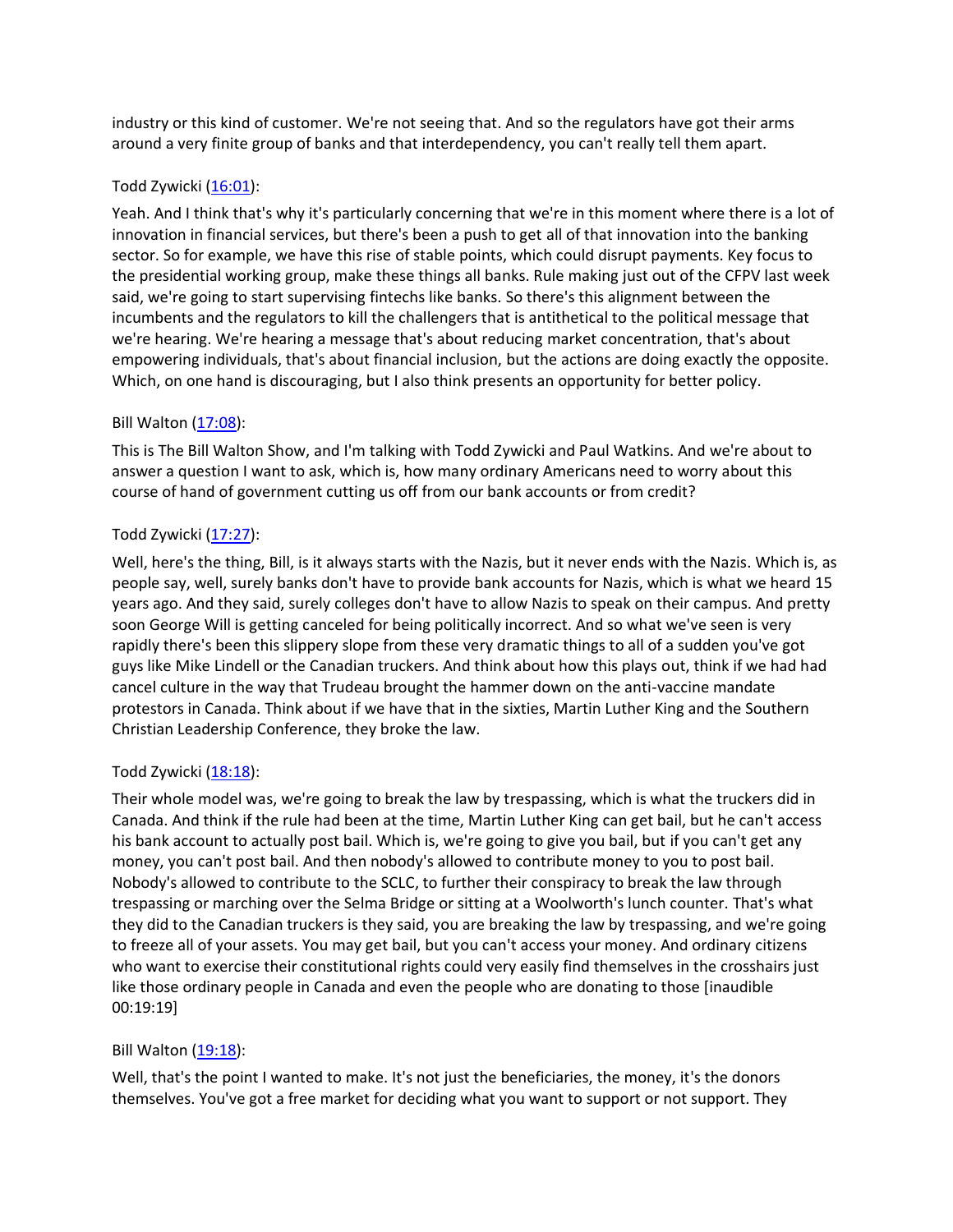decided they want to send some money to support the truckers and the Canadian government grabbed it.

#### Todd Zywicki [\(19:37\)](https://www.rev.com/transcript-editor/Edit?token=BnVqXQwLsTQOhRYND78uMDzgY1KSCvrMoPABq62OeqppVbRSEc6lR9UwO2G9owSk5wHOIPHcfv6PkIUPLAOcywpgnQo&loadFrom=DocumentDeeplink&ts=1177.71):

And they went after the, originally GoFund me and they eventually went after the replacement Give, Send, Go, I think it was. And they told them that they were going to freeze the assets that they had. And they ended up having basically having to refund it as well. So they really did choke off all of the efforts for people to want to be able to support them as well so that people are actually engaging in it simply because they said it was furthering a criminal conspiracy based on these very flimsy sort of arguments that look an awful lot like the American Civil Rights Movement to me.

#### Bill Walton [\(20:12\)](https://www.rev.com/transcript-editor/Edit?token=bztAb9H2Sr88IWT3bBr3JnLNEdB_UuaVts350ND3bSC4MvrFynUR8qFhuLyx-iKuOQcQKjSxTVIaiTxFjdF-dJmhiaY&loadFrom=DocumentDeeplink&ts=1212.81):

How many people do you think understand this?

#### Todd Zywicki [\(20:16\)](https://www.rev.com/transcript-editor/Edit?token=xfNW0fjPMcwHuykrKS-z_g7vXySB-Yt-4SVabGZvU9MK3FotKoaJaE0802o-7_053kir3FmvrNA6TU0SbWOai2Qb30Q&loadFrom=DocumentDeeplink&ts=1216.94):

Well, Bill, here's what's terrifying, which is two thirds, in a poll, two thirds of Democrats approved of what Trudeau did by freezing the assets of the truckers. Did they understand that? My concern is yes, they did and they understood that this is a new tool to stifle dissent and to attack their opponents. And I think a lot of other people were asleep at switch. They told me, I was overly concerned when I've been sort of saying, this is coming, this is coming. And then a lot of people saw what happened in Canada. They said, "Wow, Zywicki, you are right. I didn't realize this was as big a threat as it is." And let's be clear, they could do that right now in the United States. They used the emergency authority in Canada, but they could do that right now. Maybe Paul would disagree with me, but I think the power of the regulatory state in this country, they could do that right now to American citizens under very flimsy, but an unreviewable type system like they did with Operation Choke Hold.

#### Bill Walton [\(21:31\)](https://www.rev.com/transcript-editor/Edit?token=fZ3INtJ7lJ9wRy5q2nt-MaECUtoVRLf43VAw89tddlc22w1Sg86Tbtsb6gaXJk1R6lXVMlQv2BKqw3cW6ZmGoMTYvts&loadFrom=DocumentDeeplink&ts=1291.35):

So when we have the Secretary of the Treasury giving speeches about how the treasury needs to be concerned about environmental justice, we've got the Federal Reserve Bank of San Francisco writing papers on everything and monetary policy ought to be aimed at the green agenda. When we've got candidates for the Federal Reserve who say, we ought to cut off banking services to anybody involved in fossil fuels. That list grows and grows and grows. And so if they can't get it through the legislature, they're going to get it through the banks.

#### Todd Zywicki [\(22:08\)](https://www.rev.com/transcript-editor/Edit?token=48RySaTPNIXXdKxfV3OVj-ePKDtgSK7KGtuJlqDv4HhqhroIjydtrWaPQ1gCrTMmj6qh6k1nVNz0bDoWqQDSIbq0hns&loadFrom=DocumentDeeplink&ts=1328.07):

Absolutely. Every person who gets banned on Twitter, because they're supposedly engaged in hate speech or disinformation, every single one of those people are candidates to lose their bank account to put it simply, in my view, the way that the government regulation operates here.

#### Bill Walton [\(22:25\)](https://www.rev.com/transcript-editor/Edit?token=LH0gsmf3vkfIeBhw2QqFNyQHC3jjQHGodx2Fnq1FduQPlNOY4YHisSY6bZyLdNV4C26xlwpXF9rCnbGOsgfH6cuTe9Q&loadFrom=DocumentDeeplink&ts=1345.65):

Well, the phone conversation with the banker and Mike Lindell's chief financial officer really was chilling. It was just very kind of, well, we're really just not all that happy. And we'd like you to move your business someplace else. They didn't show up with the door with guns and stuff like that. It was just kind of this nudge, but it was a very firm nudge. So what happens if I don't do it this week? Well, then we're going to ratchet it up.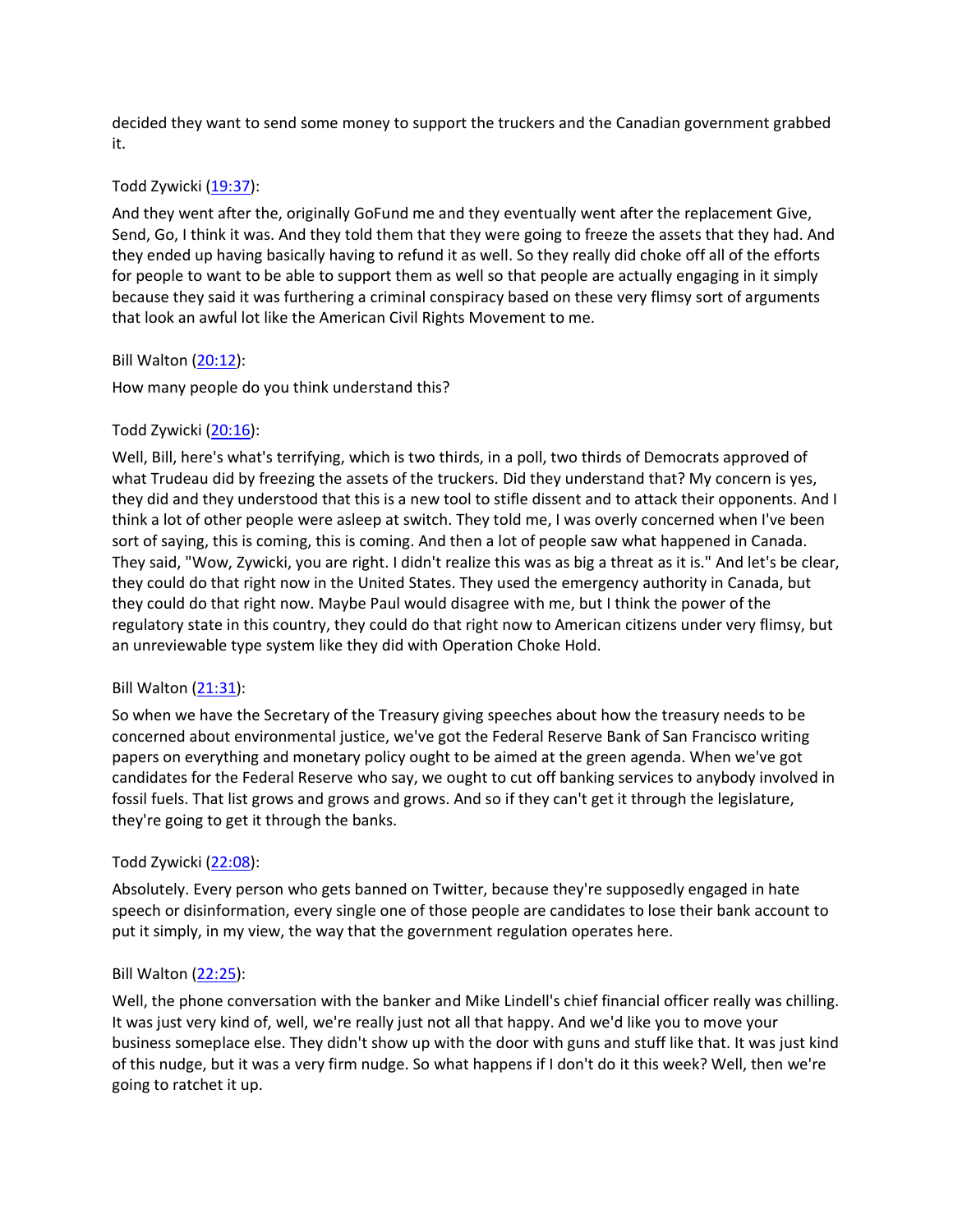Todd Zywicki [\(22:53\)](https://www.rev.com/transcript-editor/Edit?token=tImYw7HjJuY3EtelUxJd3uNUhR3pmPbs3QH25-3BhXLRvOPdLkGtlwVyixZY_3TDuMcw8gOu9SgPRStzshxeOaaRVcc&loadFrom=DocumentDeeplink&ts=1373.44): We're going to put you on the, what do you call it, the bad boy list. Yeah.

Bill Walton [\(23:00\)](https://www.rev.com/transcript-editor/Edit?token=hMPKy57AyAIWyZHv86i1lKNSu42KdyfwAnwtDDVoEy6KP4imV7sx1eHVmwo-GM-kyyHksonxtCcHQ-eeGiyClt0VSzc&loadFrom=DocumentDeeplink&ts=1380.43): Yeah. I think that's what they call it.

Todd Zywicki [\(23:03\)](https://www.rev.com/transcript-editor/Edit?token=BmsQcdjDVimLNv-gqZkKEKZIMIBuhwBmbfeWcDb5ST2nRxGlIujfAN2mgSDciBm2OmyLQCaI8Fy3VPzOoV-1tppP4Zg&loadFrom=DocumentDeeplink&ts=1383.59):

We're going to allow you to close your bank account because if we have to close it for you, then you're going to have a lot of trouble.

# Bill Walton [\(23:08\)](https://www.rev.com/transcript-editor/Edit?token=RnElred7oj6R8JZyTJpwd5wdbupvPw4ShknapjvADKWNMqCgmN8rhzHi9Mwcrh86LdmtUmLZ-PRWaV6T_SoknHhh4-c&loadFrom=DocumentDeeplink&ts=1388.88):

Do banks circulate lists of, isn't there a list, a watch list for people whose bank accounts have been closed and don't they share that with each other?

# Todd Zywicki [\(23:18\)](https://www.rev.com/transcript-editor/Edit?token=8LoR1cPjGqYA62bY3FMF3oij5UAmH1zS6LmAGf2VrmiwIv4vguqL7O79Wg2d8HVw6VKm9IR_3NJG4DyptqkqViMnZqM&loadFrom=DocumentDeeplink&ts=1398.48):

I'm still trying to figure out what exactly that bank officer meant by this, by the bad boy list.

Bill Walton [\(23:23\)](https://www.rev.com/transcript-editor/Edit?token=yBrbXnpUf7DfkFAU3rccjZZl5ynDDA7hFYjYoHIvIoPmN43v1WvMSxtYwgVJMmEOq2KKkycyQoPv-A5xjn3o572HXbQ&loadFrom=DocumentDeeplink&ts=1403.81): The bad boy list.

### Todd Zywicki [\(23:24\)](https://www.rev.com/transcript-editor/Edit?token=uJSDQu-poZYbytor_rUcaCEFZKhEzycDRCKM9mKQACDMct9uloM-Oea8qNR7vDiB0pwY91MPfmFf7QprH-umZo3U_GI&loadFrom=DocumentDeeplink&ts=1404.67):

A bad boy list. But there appears to be some list and nobody's quite sure what it is, but we know that there are people who've said they've lost their bank accounts and have been unable to get another bank account anywhere else.

Bill Walton [\(23:38\)](https://www.rev.com/transcript-editor/Edit?token=mQH1BClDBC9D8nlLcqCwkRbyWPNVOS-zayHuWKbhTO1-STzg9V6AC7Y-sMjw1PfdoXRw8w3jK33MdEMAKFZoIj_X4lo&loadFrom=DocumentDeeplink&ts=1418.42):

So what do we do about it?

### Paul Watkins [\(23:40\)](https://www.rev.com/transcript-editor/Edit?token=06XoUNH-nMYDHcwcAutl8kBvJOPlGmgaUtHoJU05yfA0T4CEW1YTyE11ylda6TE7vCV7UtrKyA33ncoJr3noZByPkHE&loadFrom=DocumentDeeplink&ts=1420.55):

Well, I think we try to accelerate innovation in this space. We're at this, I think, pretty exciting historical moment where traditionally trust has been centralized. We've trusted an institution because they have a big name on a building, because they have a name on a stadium, because they're examined or insured by a federal agency, a state agency that you trust. But there are other methods of trust, and I think blockchain is showing that. When you have essentially everyone looking at the same spreadsheet, seeing how value has been transferred, confirming that it's been transferred accurately, you don't need a lot of those intermediaries. And this is a significant threat financially to the incumbents, but it also removes the need for the same type of regulatory apparatus that we've had so far. And so I think there's a real opportunity here to accelerate that transition and empower the individual to act as they want.

# Todd Zywicki [\(24:52\)](https://www.rev.com/transcript-editor/Edit?token=o96emlKSeJV6MMpQ3PGL97pJdEhc8l4a14u3eNaJ4ZP6V4XCPgEU8qmxTsdbPWENyc_YQZb6mWaOi8apMpS5U5keUHk&loadFrom=DocumentDeeplink&ts=1492.74):

And, and I agree with Paul, that the importance of innovation of sort of getting around the banking system. But what we found in Canada, and what I think we see in this country, is the very fact that we can look at that, my view is an opportunity for freedom is exactly why the left is coming after it. As Paul said, they're already trying to push all this stuff, sweep all this stuff into the banking system, their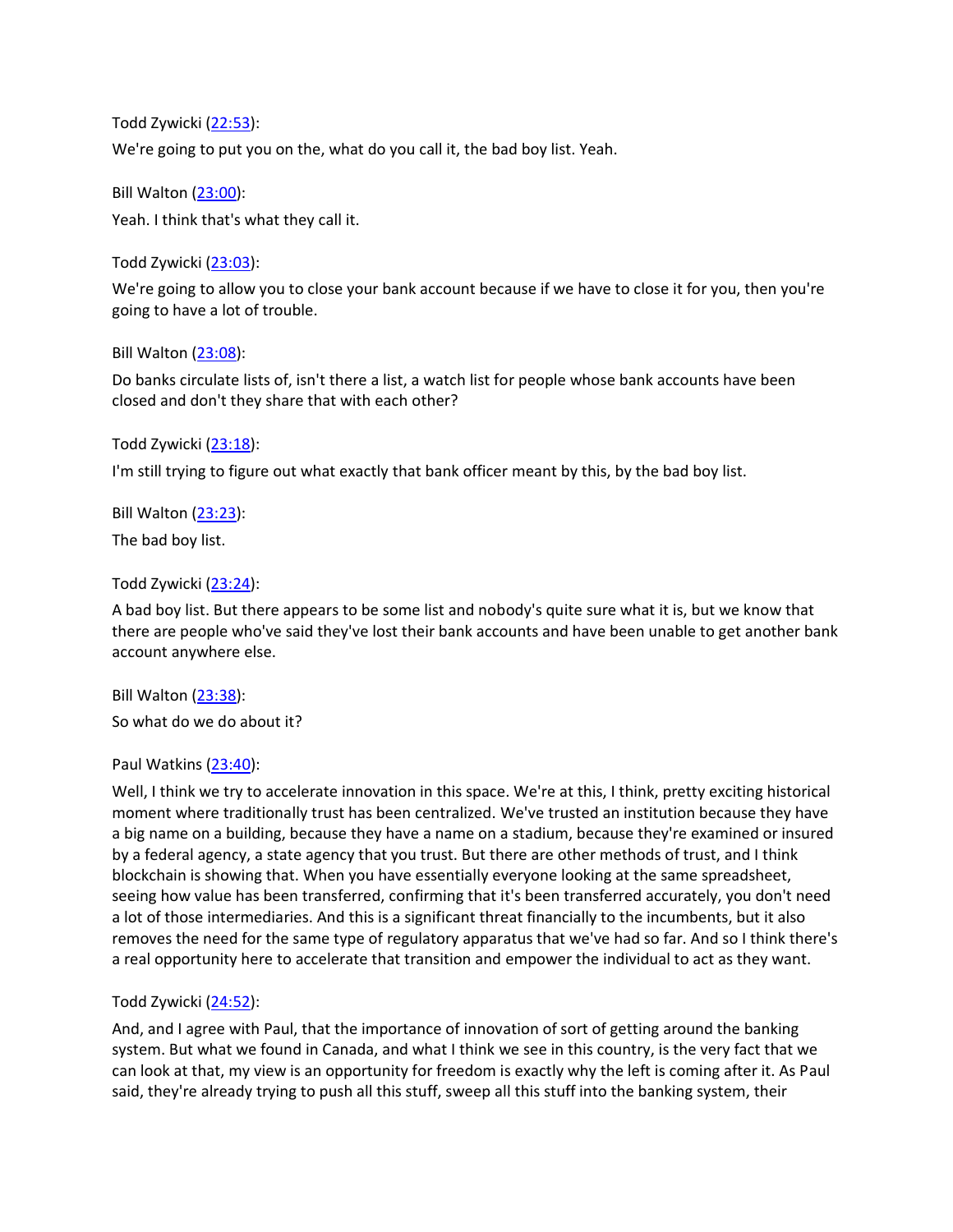system, basically on their tax compliance or regulatory compliance or some other type thing. And so my concern is, there will be an effort to always stay one step ahead, but my concern is that they see that as well. And so one idea I've talked about, as I said earlier, I think it's time to recognize these aren't really just purely private businesses.

# Todd Zywicki [\(25:39\)](https://www.rev.com/transcript-editor/Edit?token=tpyV24ceqnshnmcL5rSgLogoUXmHaA58LQ40pVH2tjm1pqGkfXISpnwQ2BlZpy1pOauRsnj4eNAFRgP43v3LMkwcNlE&loadFrom=DocumentDeeplink&ts=1539.08):

You can't just start another bank. But when Brian Brooks was the Control of the Currency in the Trump administration, the last regulation he issued was something called Fair Access to Financial Services rule. And that basically said that banks can only take into account traditional matters of financial risk in deciding whether to provide banking services to a company or an individual or whatever the case may be. Now I understand that is an increase in government power, and I understand that comes with a lot of risk of unintended consequences, but this is happening. A lot of people say, well, what happens when the left gets power. Come on, Bill, let's be serious. The left is doing this already. We've already given the examples. They're already doing this. They're not waiting around for legal authorization.

### Todd Zywicki [\(26:33\)](https://www.rev.com/transcript-editor/Edit?token=s5YQYPgQU7vPBEpqJg5I7JdebYxMc8n4dAd6FR0MYUUGVjrcHFF-SgLjf-RGI_zfLUeWDbwLzOFs1v8_uY03vp7arT8&loadFrom=DocumentDeeplink&ts=1593.42):

And so I think it's time to start thinking about the potential of something like that, that would require banks-

# Bill Walton [\(26:39\)](https://www.rev.com/transcript-editor/Edit?token=cQW8zEq6Ut8L6For5a-0kRXv9EYV2U0_UqXAEGvgir5EygEiQGN7iAUjiluwaLDQz8P95PxW5ae8zMRnu2ne78N5H5w&loadFrom=DocumentDeeplink&ts=1599.1):

Well, you got to get that through Congress.

# Todd Zywicki [\(26:42\)](https://www.rev.com/transcript-editor/Edit?token=WsXwing0xVU9TjM4sgi7OxHU2wj2qQ6CyMPbIGKj1iDV3TDyJsxiMbrU9a4BEcENFQhHAuKR3cpIPqe38eyzhqRb1Dg&loadFrom=DocumentDeeplink&ts=1602.06):

Well, he issued as the rule making, as the Control of the Currency that basically says, this is proper banking practice is that you don't take into account things like people's political views in deciding whether you give them financial-

### Bill Walton [\(26:53\)](https://www.rev.com/transcript-editor/Edit?token=Q-blE8DRPEtlDl_96R24Y_ehlpAGdTJiDTzWqQFzDC28ffYCp-ceFuvW1M7acebA2jK-qUNNxSNmEX9jbqtTyofIfJI&loadFrom=DocumentDeeplink&ts=1613.66):

Let me push on that. When I was a baby banker, we had something called the three C's of credit. Maybe it was four, but I only remember three. And there was credit, which was your cash flow. And then there was collateral, which is the assets you could put up to support a loan. And the third one was character. And it used to be in the old days of banking actually knew who you lent money to, and you would assess their character and decide whether that's a good place to loan money or not. Isn't this character piece of slippery slope though, even for objective measures of who gets credit and who doesn't? You could say, disinformation, we've got a new minister of disinformation. I heard her on the radio this morning and she thinks everything Republicans say is disinformation. And when the parents complain about CRT training in schools, teaching in school, they say, well, that's disinformation. So how do we get, how do you really make credit objective, I guess is my ... Can you do it that way?

### Todd Zywicki [\(27:56\)](https://www.rev.com/transcript-editor/Edit?token=QZhE41__G6sbpiAZG-ulJNsR3lMDqs_VWKBudJ1Rjgs5k7MUjo25u6H5bBkM1P1K7FxFJjHkc90TwUIA-u2eCYQktAM&loadFrom=DocumentDeeplink&ts=1676.6):

Well, sure. And that was, as you said, character was a double-edged sword back in the day, which is, character, you want to have somebody who has good character, but what that meant in the old days often was the bank manager would approve a loan to his golfing buddy or his Kiwanis Club buddy, but not to a minority or a woman or whatever the case may be. And so the way we addressed that was through credit score, objective measures of financial risk was basically what came out of ECOA, was that you should look at objective measures of financial risk, not whether somebody's got a good handicap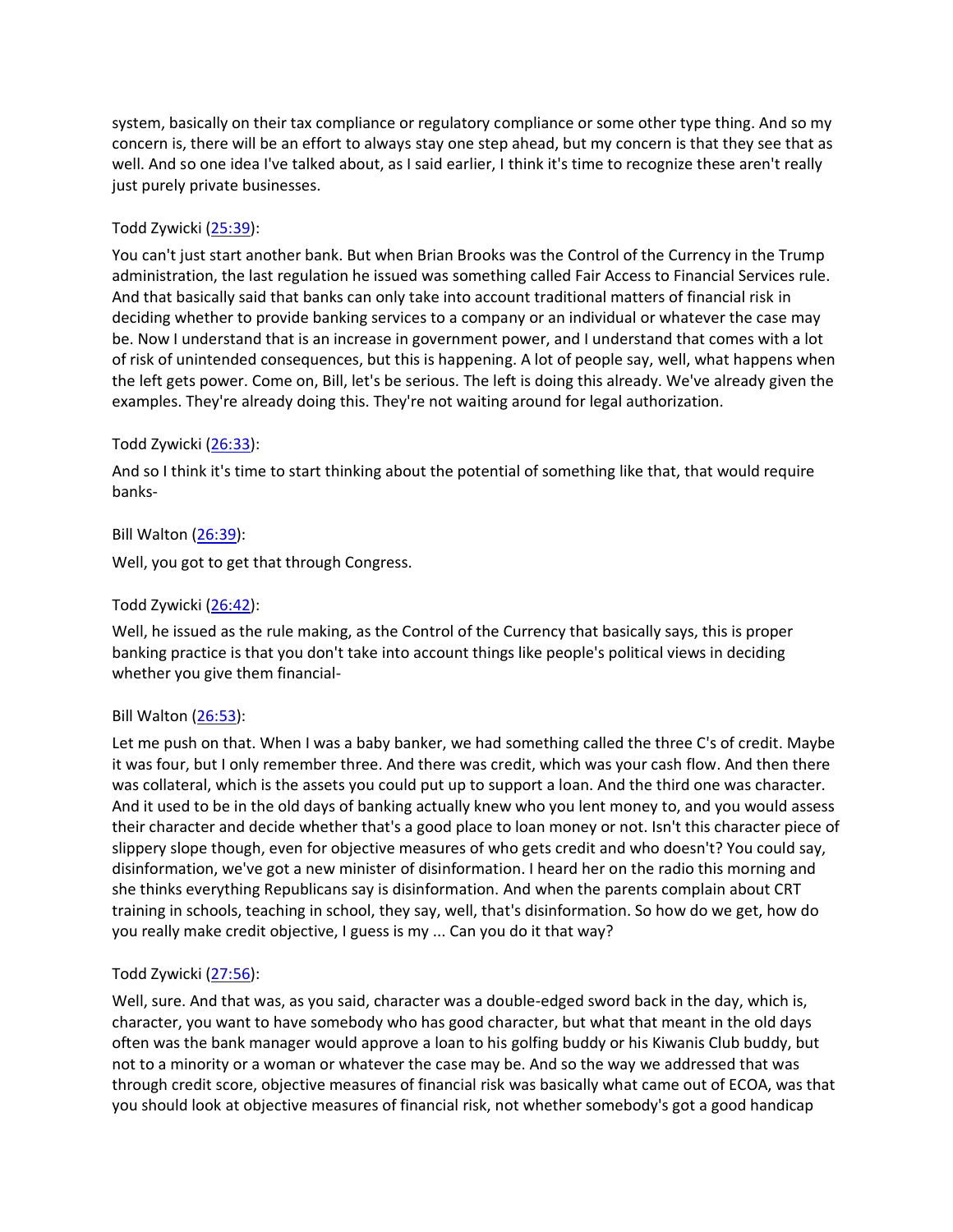and you like to play around the golf with them. And that was a huge impact on democratizing credit and rationalizing it and promoting financial exclusion. And so while obviously character matters, we need to not turn it into something where it's just the arbitrary.

### Bill Walton [\(28:54\)](https://www.rev.com/transcript-editor/Edit?token=0HFq5hJy4Edy-pMZE6mSRZDi2rrdSbPfboWkIWRwvHjgNWbrhdSbOpXOt9dbT3E644oq67XzYRA3az-870o8Lz9kLSk&loadFrom=DocumentDeeplink&ts=1734.57):

I agree. I'm just thinking about different ways you could drive loopholes into it. But it seems promising though, if we've got this completely ossified system of traditional banking to look at the digital world, what would that look like? How do you set something up that's free from the regulatory regime?

# Paul Watkins [\(29:17\)](https://www.rev.com/transcript-editor/Edit?token=TphuDKg8aRy5Ym12dDS8u67d5Z2oG3-tQN7VaCq-Kh5HAlzvVJwWCyqeEA0aiobcV-5ubmxsRGbgexFylK16aR3cRN0&loadFrom=DocumentDeeplink&ts=1757.67):

Yeah. So I think you've hit on the key question, which is how do you regulate this? And I think we've already discussed that there's sort of a progressive incumbent alliance to regulate everything like a bank. So the alternative has to be regulate things at the state level as much as possible. We already have state chartered banks. They're federally supervised by either the FDIC or the Federal Reserve in most cases with some exceptions, but there are new charters. There's one in Wyoming called Special Purpose Depository Institution, not supervised at the federal level. There are also other types of state licenses, such as money transmission that are not supervised at the federal level. And so these types of license structures, particularly if states were to act in concert and say, we want to create some sort of zone of innovation where we will accelerate innovation for our citizens. You just take even very red states, you get 20 states together. You've got a market of a hundred million people. That's plenty large enough to invest in. There could be a lot of innovation that would be great for consumers and would indirectly also solve this problem.

## Bill Walton [\(30:39\)](https://www.rev.com/transcript-editor/Edit?token=9xwDNNp-ApZzkrD2NlOvL_VNwTZqih04hqagO8KBhap7E-muRLiBOmUr7AX27erCTg_KJ5F__TKCX4t0llbpNzeGPOo&loadFrom=DocumentDeeplink&ts=1839.48):

So the reason you want to aggregate the states is you want a big enough market to be able to get to scale.

# Paul Watkins [\(30:44\)](https://www.rev.com/transcript-editor/Edit?token=iqyYLadUvelLiP1cIwIvv-ivJok7xMBbjrMJ_PApRfzr-sFS4aTrIzXBR1oViptxG8OeceRQ2MAdfW505bGxgEnLmQQ&loadFrom=DocumentDeeplink&ts=1844.57):

Yeah, exactly. I think maybe you could do this in a large state, like Texas or something like that, but you couldn't do it in one of the smaller states. But you get a group of states together, you have a significant payments network, you have a significant banking network, and that's sort of a bulwark that you can use for economic growth, and then also incidentally for this.

### Bill Walton [\(31:11\)](https://www.rev.com/transcript-editor/Edit?token=oMebpdsW-qYLPLcmm1iUk_M9i47a44wSCKYGFbwQcNAxTrYKXnujbmRdvp2gRQXMLn7JSg_pKRhQ5c5a41UA-yqrrQs&loadFrom=DocumentDeeplink&ts=1871.98):

It's a federalism solution to this, where you got the experiment at different states. And of course, the blue states won't experiment and they won't let these innovations happen. Florida will, Texas probably will. Tennessee probably will. All of a sudden they've got thriving, alternative financial services organizations. It's going to put a lot of pressure on the other states to do something like that.

### Paul Watkins [\(31:35\)](https://www.rev.com/transcript-editor/Edit?token=zOar-EWh1xqjZRpUD3ooMSrrtXB999brhswbhfcrrJ7w_E6ZrQwb5Qag8VXBtqLW9lrhy_g1mi3-8jRhs4HXwrQqN8k&loadFrom=DocumentDeeplink&ts=1895.17):

That's exactly right. And I think it addresses what is one of the weaknesses of Todd's solution, which is if we can only do this administratively at the federal level, then it gets flipped every time power changes. I'm not saying anything that's new to you, I recognize, so there has to be something else that's a little bit more durable and a little bit more permanent so that people can make investments and kind of build their life with a little bit more certainty.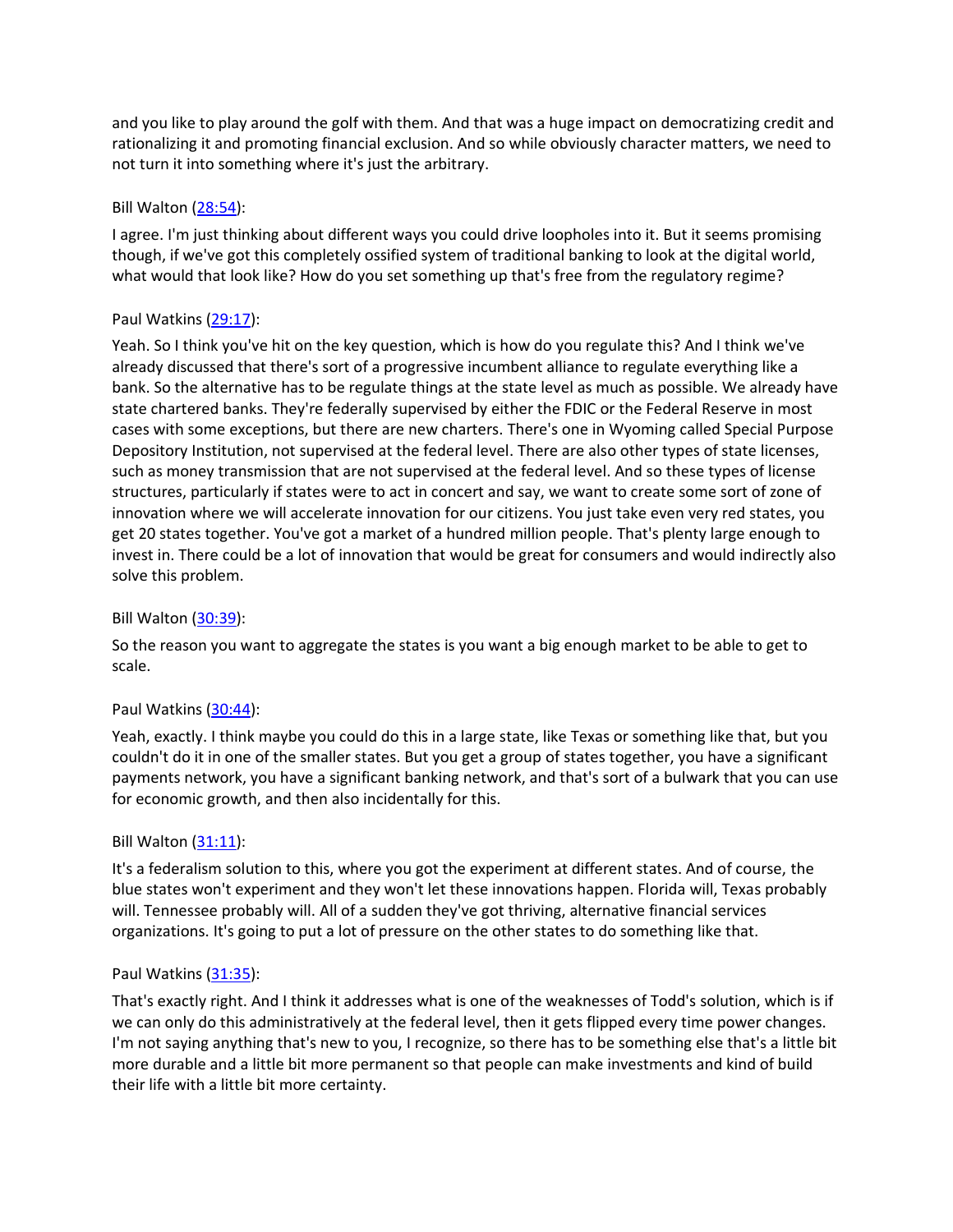Todd Zywicki [\(32:07\)](https://www.rev.com/transcript-editor/Edit?token=wHfB-81lZwsIluKYGQbNUo-V4hmyZttBFot9g7VZeet4zPcKEIydgSTbptpM5ijJZk8UcFd6xp-I5eLXjc8L9iZFTBY&loadFrom=DocumentDeeplink&ts=1927.94):

Yeah. I agree, which is we need to promote this as well and try to keep it out of the regulatory system. And this is what's so dangerous about this. And I want to emphasize something Paul mentioned earlier. The problem here is that you have the combination of progressive regulators, woke sort of progressive leftists, activists Leaning on everybody else. And then you have the big banks. The big banks and the incumbent banks want to stifle innovation. They want to prevent entry. And a good example was about 10 years ago, Walmart wanted to get a banking charter, which would've been an amazing thing. Walmart ended up not getting a banking charter. Why? Because the incumbent banks stifled them, they stomp on them, they kept them from getting it. But it turns out, Walmart has been able to provide some financial services, money transfers, other sorts of things. And everywhere Walmart has entered, they've totally transformed those industries such as money transfers, where the entry of Walmart dramatically reduced what Western Union, for example, can charge for business service fee.

Bill Walton [\(33:18\)](https://www.rev.com/transcript-editor/Edit?token=OANO-7ih-yRjtjZTtEWXMwjXQo0c1Y3kOboegwtjUiCwl6siuwFg5lJU6QBsBbAqdfqEJ23yIK816S4qk6uFW6ZP1gQ&loadFrom=DocumentDeeplink&ts=1998.52): Walmart did not get it done.

Todd Zywicki [\(33:20\)](https://www.rev.com/transcript-editor/Edit?token=OPl-BO-7e-J9iFNPY00Sccdz-w8vehCweoPJPB3qu-1VVG20tfKW9n9FCHP3UlxQKjpY2ae4_o1RaHpPNFzQ5SRSm1g&loadFrom=DocumentDeeplink&ts=2000.09):

They were not able to get a bank account to offer checking accounts.

Bill Walton [\(33:23\)](https://www.rev.com/transcript-editor/Edit?token=nrdfKb88aRSi-mZblV06QYXf7svwsmnzJtedYjpRwTIYNrR-CDsKAtV67-9m789wcBSxZaa7dlpfafdAJRBA33kSbA4&loadFrom=DocumentDeeplink&ts=2003.04):

And that didn't happen.

Todd Zywicki [\(33:24\)](https://www.rev.com/transcript-editor/Edit?token=DjgpRMF5Qo0kLV5idkmRlmvNfO7I5OoJhtun7QbLS4komW7C8ROko93WqnCU9gV3o0PkF3okNT1cDIekiMUCmPiEoqA&loadFrom=DocumentDeeplink&ts=2004.89):

Right. So they were able to offer sort of money transmitting and other non-bank services. But yeah, it doesn't do much, but it illustrates the potential.

Bill Walton [\(33:33\)](https://www.rev.com/transcript-editor/Edit?token=_VJ5DF-7A6ANDin-ScAGYpnHBXrW-4HAk3pe0NtZWtWNzVekDNbIF-mxy-RsYSfwQq1mZqsxcGxX1RMneiw5bgm9kGs&loadFrom=DocumentDeeplink&ts=2013.56):

Fast forward, you got Jamie Diamond at JP Morgan trashing, or Chase, is it JP Morgan Chase now?

Todd Zywicki [\(33:40\)](https://www.rev.com/transcript-editor/Edit?token=4Na2DTDfxEHY5huc3ddF5asP1Fbd9k3VnHZ4tnMdrqgsP4mNIrBnknY2FRJgXSG79oUOOdY38wfoZB6i63pgkfqO_kY&loadFrom=DocumentDeeplink&ts=2020.39):

Yeah, JP Morgan Chase.

Bill Walton [\(33:42\)](https://www.rev.com/transcript-editor/Edit?token=XanEK_GrqY2Ld7NdTqLYEnR9gB26_1yKEnADi2wyH9VKOdf-5WaeHIMoDNDtYOC58rX9q3QSvdW7TmHSr9AT2V59K0o&loadFrom=DocumentDeeplink&ts=2022.89): Trashes cryptocurrency like every time you hear him speak.

Paul Watkins [\(33:47\)](https://www.rev.com/transcript-editor/Edit?token=EW8jxn5JOQ6dbr539bq198rb-zPDsVHxmG1cnCC61lbQ5Swpx1mR8SUmJRonFHES673KLJMa56i-lEaToXeHfnQGVIs&loadFrom=DocumentDeeplink&ts=2027.5): Yeah.

Bill Walton [\(33:47\)](https://www.rev.com/transcript-editor/Edit?token=lVxPW8pCBBAL1QUogCGyLWg0fkAcUEuppcSMgfjzCb2-smZsUhVbiVIhA69NiXLUOWM4DGeIxQKSwbG9zUWH-fvDyHQ&loadFrom=DocumentDeeplink&ts=2027.97): You think he's talking his book?

Paul Watkins [\(33:50\)](https://www.rev.com/transcript-editor/Edit?token=6lu_L0SySNnEukOeUQNUccR92GgqkWJANx5DNxzDVgKVWn5XlL8pNBt6BAqHu3WOA7RVPzmuZpxBIingspwgtLwHIO4&loadFrom=DocumentDeeplink&ts=2030.61):

Yeah, that's right. And I think the bank strategy has been, let's try to slow down innovation until we can catch up and then also push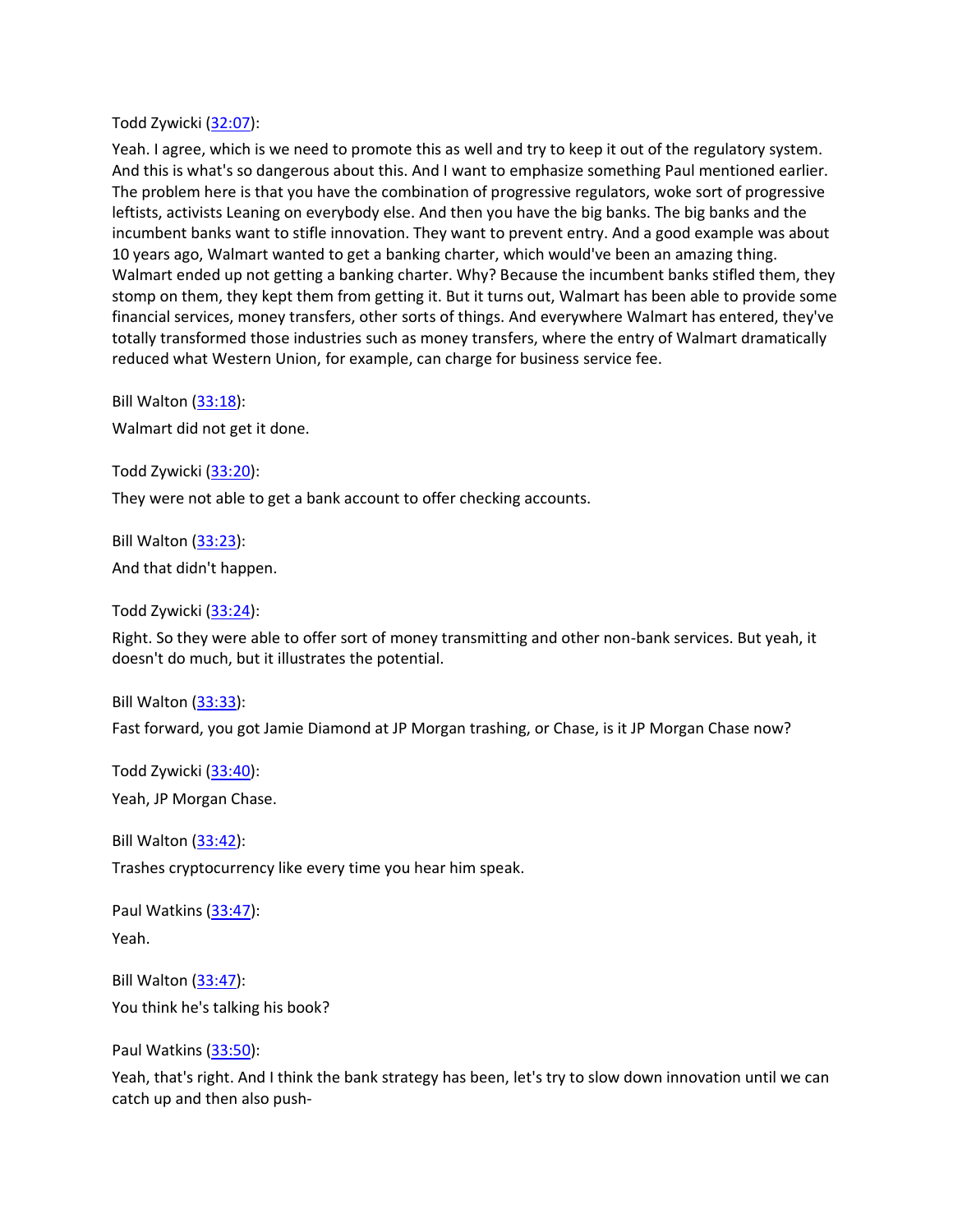Bill Walton [\(34:00\)](https://www.rev.com/transcript-editor/Edit?token=-SljWC3Q5Pox8R9C-Awa1-mv06S91YyHxJpqA1NB2G1nlER1h0mlVpS-fpadnt0v2RYk6DcO5Q2D7aRUFRD_QhXABvo&loadFrom=DocumentDeeplink&ts=2040.18): And then it won't be innovation.

Todd Zywicki [\(34:00\)](https://www.rev.com/transcript-editor/Edit?token=Lx7Zbl1KKM8MPrB-asWWrUXI14SN8CY7pUk0tPcXSqRuSOW2snllYUa4RpJIpyGQbpQXJM68NjjOFQlgtwe7mbAphEE&loadFrom=DocumentDeeplink&ts=2040.73): Yeah, that's right.

Paul Watkins [\(34:02\)](https://www.rev.com/transcript-editor/Edit?token=6qmX5vny_LTkftXf7yN2iyVYbEudcBy5OLFmay-DaFj2pP8jVScETuwlJ8TvzxSjhF67-TJjJZ4Kvfn5TgaeeGA_QmQ&loadFrom=DocumentDeeplink&ts=2042.7):

That's right. And my favorite example, I like Todd's example. My favorite example is, if you look at the notes from a meeting that the largest banks in the country had with Janet Yellen on December 8th of last year, December 8th of last year, largest banks, Secretary of Treasury, you don't get to talk to the Secretary of Treasury very often, so maybe you have one point that you want-

Bill Walton [\(34:21\)](https://www.rev.com/transcript-editor/Edit?token=1X19UC8Qw3BVmJzZE5wM18HXgp_qCyMx7HGq13PcCK1MKTmlarwVp1IIQFM6BxVPk2GRv2Sg5kkDOEOMyvD9MwBvavs&loadFrom=DocumentDeeplink&ts=2061.23): Janet and I have dinner regularly.

Paul Watkins [\(34:21\)](https://www.rev.com/transcript-editor/Edit?token=gjbk0EJylt367-Hbxie14oPuYDHNrcnS1BtyVIoQRCo6UPPa6UuwaAVTkLfrRuCw0IJQpSruhoLIJU3XcH4qm4RAQkg&loadFrom=DocumentDeeplink&ts=2061.82):

Right. So Treasury is clear from the notes, they want to talk about build back better and their legislative priority. There is only one issue that is brought up besides that, that is the regulation of stable coins. The number one economic issue for the largest banks in the country.

Bill Walton  $(34:41)$ : Explain for the uninitiated. What's a stable coin?

Paul Watkins [\(34:44\)](https://www.rev.com/transcript-editor/Edit?token=BIkbS-8xY3isu7Hj83Bj35ogP0Z1w9GXtU5tYa0W0lUQVVn8p_e1ydbSLq7plQaP-m58NaPCWEdFOLxS9j1GFSVucEY&loadFrom=DocumentDeeplink&ts=2084.2):

A stable coin is a cryptocurrency that's designed to hold a stable value. It can enable very efficient transactions that would eliminate the need for intermediaries that currently charge a lot of fees.

Bill Walton [\(35:00\)](https://www.rev.com/transcript-editor/Edit?token=YKwV83Ew5IJLsMGMTtWE_RtJATruc3_zL1ZutSAV_E4k0Ian0ybN2mEJarBc8Kj8DF6pg5WanyMRLdQKKlm-snETqsk&loadFrom=DocumentDeeplink&ts=2100.52):

Were the books kept for that?

Paul Watkins [\(35:03\)](https://www.rev.com/transcript-editor/Edit?token=IcoJpvqQIBGBcYkBlbbNrmdkMVONGrl-o7syyBeUJNNmj6UHX8AZvzQx-Iv_jgIVa8rw2LJXYThe3Vm1oaO50FdHf7s&loadFrom=DocumentDeeplink&ts=2103.1):

I'm sorry.

Bill Walton [\(35:04\)](https://www.rev.com/transcript-editor/Edit?token=c7YF1PJAJZtHwAdGG8EDwgCh9qGV-d9dOa3716imCE52duimia3MOqy9_YwE7Xmg_UGwXnXci6VXlUu8i-nwXQIlDaE&loadFrom=DocumentDeeplink&ts=2104.62):

You've got a ledger that monitors or keeps track of how much is there. So you can't create new currency. Is that the way this works?

Paul Watkins [\(35:15\)](https://www.rev.com/transcript-editor/Edit?token=ADUCwceN5FA5mx4Gb6D1ZkhNojBpwsdflSyDo0sJiW3qDfPwM6onsFk1E8gdNTh6GOccES89WAE3V9PCWzHrTiaVHNY&loadFrom=DocumentDeeplink&ts=2115.89):

So, it depends a lot on the particular cryptocurrency. So for some stable coins they have, if it's a stable coin, that's backed by dollars, if it's designed to mimic the dollar, then there are dollars held in an account. And that's audited often by a third party or other stable coins that have been accused of basically making this up, so there's a wide-

Bill Walton [\(35:38\)](https://www.rev.com/transcript-editor/Edit?token=PXFciErq8rmjECkpBTzNs0L9Ir7-YIkbLx0f9Zcv0bfONhMKomB-N8XMD-pWLTUILRfociRdxv62gAdYp_3eZTPWsjU&loadFrom=DocumentDeeplink&ts=2138.97):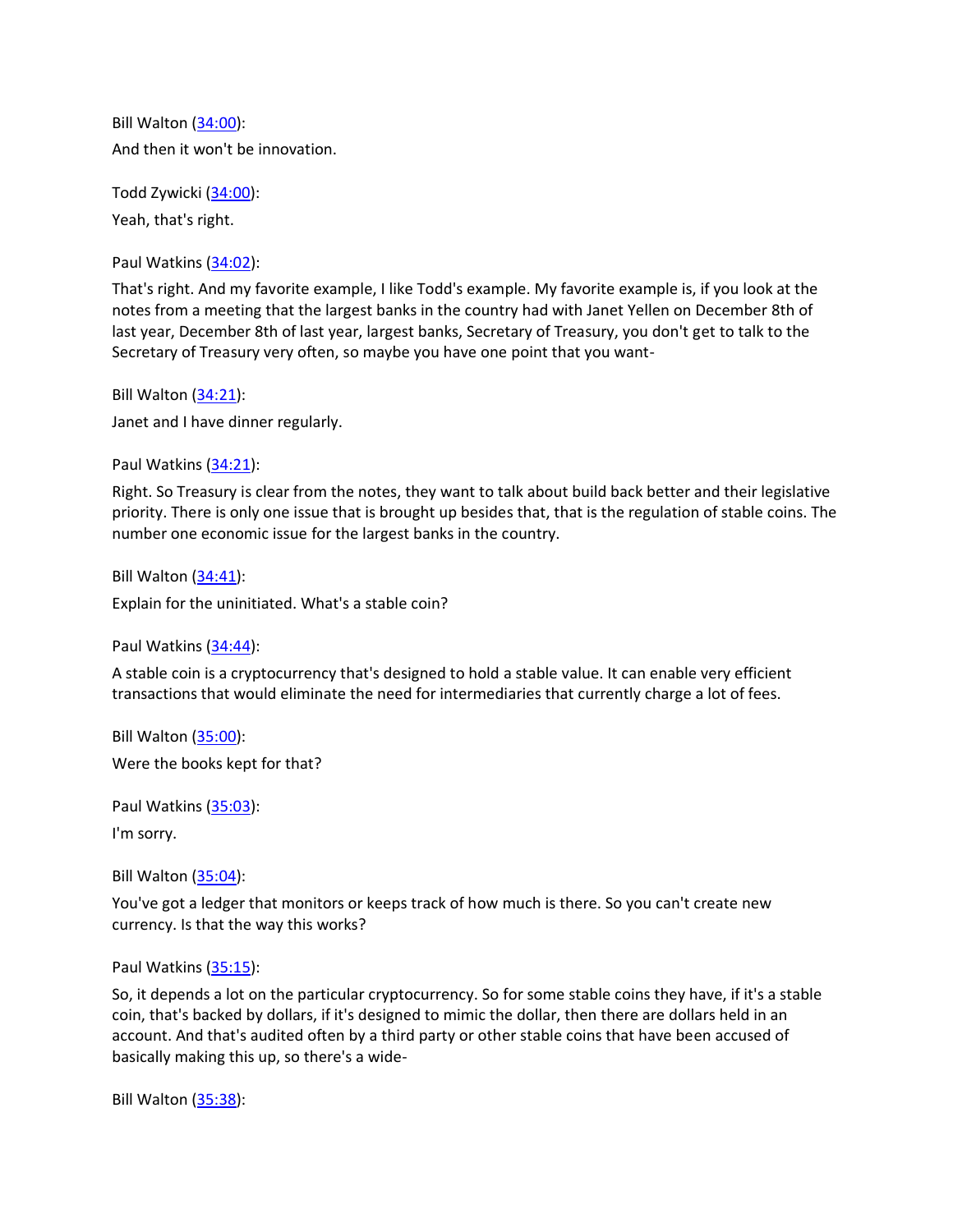Then we've got the trust factor. The trust factor is a big deal. I remember I was at Continental Bank when I started my career and it was really charming because on the foot of LaSalle Street, right in front of the Board of Trade, you had the Federal Reserve Bank on this side of the street and had these pillars and edifice and stuff. This was the Federal Reserve Bank. Right across the street, you had Continental Bank with the same pillars, the same edifice, the same marble. I guess they had some negotiation where one was Corinthian and one was ionic or something like that. They weren't exactly, but the whole point was the bank was projecting that it was going to be there forever. How do we create trust with our money?

# Paul Watkins [\(36:24\)](https://www.rev.com/transcript-editor/Edit?token=sfIqR_AFW9s1eyX5h_w3RsvB0ES4ktiNaYon2lkAVgJJEYgcReB5RqL28GreIiKm2ci_hbko5EGAnsdzWqFhqrB0s30&loadFrom=DocumentDeeplink&ts=2184.02):

Well, if you take Bitcoin, for example, the trust is created by everyone being able to see the ledger and see what transactions have occurred and see that they've occurred according to the agreed upon process, which in Bitcoin is something called proof of work.

### Bill Walton [\(36:44\)](https://www.rev.com/transcript-editor/Edit?token=TqGJ7mBocq44Z_CksmdStqZzxE666Leqxdyz3h2uLFPPoyYec5QHugdk-STrcNWHG8-dZaC0IJLam-IhEbkOP4ske1s&loadFrom=DocumentDeeplink&ts=2204.88):

And this is all open architecture? We can all see it?

# Paul Watkins [\(36:45\)](https://www.rev.com/transcript-editor/Edit?token=F3-Z7EpvsVmesY5JXsB6YfeJGTGVDP6Ciraj05ul7RJaO483rTLCZXlaxKXzOjVbj45Mat-QQiiAE0mKQccXavv1C0I&loadFrom=DocumentDeeplink&ts=2205.82):

Yes, you can. We don't have a computer in front of us right now, but you could look up the hundred Bitcoin addresses with the largest holdings in Bitcoin. And you can see that, and you can click on an address and you can see money going in and out. You don't necessarily know who's behind that. And there might be another address behind it and so forth, but you can see these transactions. And transactions on the Bitcoin blockchain are verified according to something called proof of work. And it's very difficult to trick because it would require somebody essentially having 51% of the validation power on the Bitcoin network, which is not feasible to achieve.

### Todd Zywicki [\(37:32\)](https://www.rev.com/transcript-editor/Edit?token=SpHrEFbDyIp4Pnf4X0nWNjrwKmg4bYnII4oG_ruGtFGdkYnIGr8L2ZheCljaVZ3Ti0ncubK28KCMG1bKwfKwPsyZchQ&loadFrom=DocumentDeeplink&ts=2252.4):

And I think stable coins, correct me if I'm wrong, Paul, but stable coins is the potential existential threat to the incumbent banking system. Because the problem with Bitcoin in some of these other currencies is that one of the key aspects of money is they hold their value. Even in an inflationary environment, they have some stable value to some extent. The problem with Bitcoin, for example, is it fluctuates so much that people don't really want to hold it as a currency, if they need to convert it into liquid funds, number one. And then number two, you still have to convert it into dollars to be able to buy a gallon of milk. And I think the logic of stable coin is that it essentially becomes like a dollar, it's a stable value so that you can switch out of more speculative, unstable assets.

### Bill Walton [\(38:18\)](https://www.rev.com/transcript-editor/Edit?token=cwX6M0_tKKIc7m1RRLkh0lkWzmYsxy7uVN3Fv60vjxfWTu5e-6E6NHODfiH0uzemz7ZbedokTit_HTXP_ZXgNAAFnkE&loadFrom=DocumentDeeplink&ts=2298.27):

You've got to buy dollars with it in order to buy by-

Todd Zywicki [\(38:21\)](https://www.rev.com/transcript-editor/Edit?token=Syan6k54zyoGNA6hNPCzve708viUAMCZbKBplM0dsYKaTlY30y_qpsUSrD8DBRPoTTZZrgFf3ZH-_gXaap7PBNE_Sj4&loadFrom=DocumentDeeplink&ts=2301.82): The idea is it'll eventually stabilize-

Bill Walton [\(38:27\)](https://www.rev.com/transcript-editor/Edit?token=yeygMDB_cnIpJLei8cEI93JCONdLjaXKPDb2fBoedrDpKTxd5G6cD4MsxM9rpwbj68RvZYUBWerAn5tAaUk5eXy7pSE&loadFrom=DocumentDeeplink&ts=2307):

[inaudible 00:38:27] I can't pay for it now with a stable coin.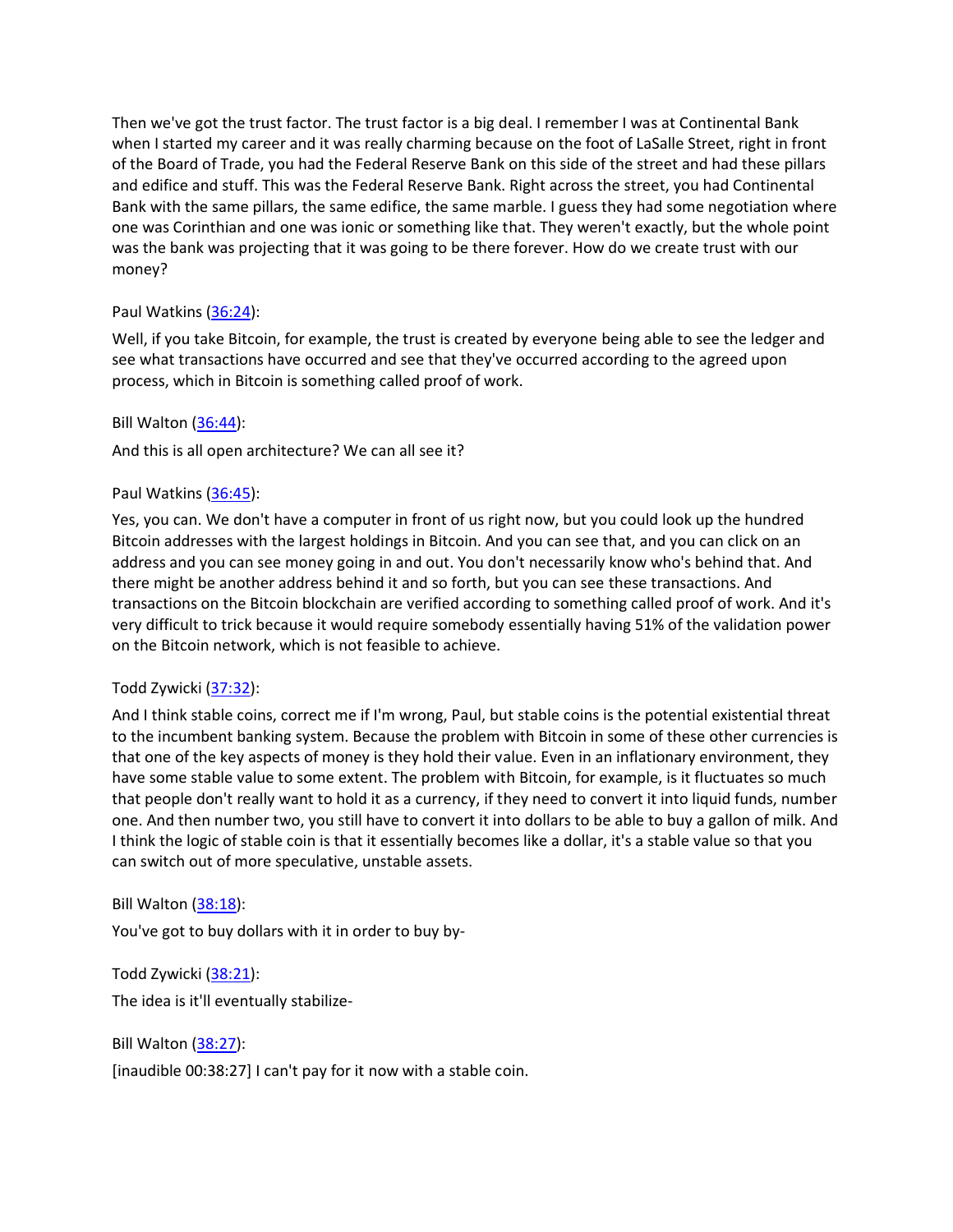#### Paul Watkins [\(38:32\)](https://www.rev.com/transcript-editor/Edit?token=egCCfUF8gF6Qg7kNd9QEI1s5cYI0qUWeS0i_hODz7T2hSt0b1P5tM4MVrkQFkAkkVDELY7LIxBxGsveuocjvMZGAy80&loadFrom=DocumentDeeplink&ts=2312.8):

I don't know if you can at Safeway. There are places where you can pay for things with Bitcoin. There are places where you can use other crypto currency.

#### Todd Zywicki [\(38:41\)](https://www.rev.com/transcript-editor/Edit?token=2_8Lw2EXn37kPvFZCtCD1BVUi38VyZ_fgI9-yWO4KDi8vXNy6V8F7o7El4QxdMpmwjZl1jhuKeC6KK_sUpBF-Y2Ynho&loadFrom=DocumentDeeplink&ts=2321.62):

But eventually stable coin's the most plausible thing to become more mainstream as opposed to, Safeway's never going to take Bitcoin because the value fluctuates too much, but they might actually take, stable coin might evolve as a-

#### Paul Watkins [\(38:53\)](https://www.rev.com/transcript-editor/Edit?token=V2Ly0HktdWnKLn_yU6qBC1umNxqY9I_RPL7Gz-kQLQIzkDwrNM_eO2uCXlB1FgFc9Kug_wRAl5zw9fCgDJ07f5VoCtA&loadFrom=DocumentDeeplink&ts=2333.82):

Well, I don't know. I wouldn't say that Safeway never take Bitcoin. I think they might.

#### Bill Walton [\(39:01\)](https://www.rev.com/transcript-editor/Edit?token=xazwRlVsvKZGOYL6WZODQWzmBR4Qk63pcDZcupc-dNSEihhGXXr7K14SzMAf4izZBp_VpRostbI-R6wp_9pevDAGvJ4&loadFrom=DocumentDeeplink&ts=2341.47):

That's the thing about the new, you just don't know until you, but I have a friend who's a gold bug. Serious. He thinks everything ought to be backed by gold. I don't think most people realize that the dollar is of Fiat currency. It's really not backed by anything. And it's backed by "trust". And he sent me a book about fiat currencies back all the way through the Egyptians. And essentially when governments took their money and they took it away from gold or being backed by other sorts of hard assets, some people, something that thought would hold its value, eventually the currency collapsed. And so I'm thinking about the micro issue we're talking about here is our personal financial security. I'm also really worried about the dollar and our 30 trillion of debt and rising rapidly causing us to lose our status of the world reserve currency. We could see, I don't know, we can envision what happens. Would the stable coin then be a haven we could look to?

Paul Watkins [\(40:09\)](https://www.rev.com/transcript-editor/Edit?token=BfZ17c82lgmY4bX95Vcpg_MyYKVNNDGtpzY5MtiR76Un4yW8sA1BEJZX63jgaFPNdSzdoIQV9PJ8v8WYhB-Q9-fzzak&loadFrom=DocumentDeeplink&ts=2409.21):

So I think there are a couple different approaches.

Bill Walton [\(40:10\)](https://www.rev.com/transcript-editor/Edit?token=bLRrliZfwxPFRUhJR9Lzc_kop6jBdka2AAk-mhrBkfj7AywGgmcgJU1tWzAAfy_iC5B7ybfeVbgUbilGoJ_TG2_11ME&loadFrom=DocumentDeeplink&ts=2410.93):

That was about nine questions, I think, but it's something I'm-

### Paul Watkins [\(40:14\)](https://www.rev.com/transcript-editor/Edit?token=cZI8Lri8sF1rYl4ipKjmotnEXAIYC9O45H0XNlGFF-6Weiu_4i7bjzQFq_NnbpA_yCbTIx7b_jdxe9TF8Fvb70mRRds&loadFrom=DocumentDeeplink&ts=2414.8):

Yeah. I think those were probably the most legitimate of the concerns expressed in the last administration for why they did not get behind innovation in the way that they should have. That was a major, major missed opportunity in the Trump administration.

Bill Walton [\(40:32\)](https://www.rev.com/transcript-editor/Edit?token=Tn8oCXHWBkOzxoJ8Z-VtPwCgKeGT9hCB37yVq0RJVPJ_iwuugsfupG03uvhxKSwGtAEYRAsz2xV0V4kdwq90rfrCcDg&loadFrom=DocumentDeeplink&ts=2432.43):

People losing faith in the dollar.

#### Paul Watkins [\(40:33\)](https://www.rev.com/transcript-editor/Edit?token=Rzuri_oxYiLkW2ESLYGE-kdWPER5DgepqzRz7kOuvcuykxmjNgDO9lp9h8-FwKAkafymom4Jiw732N2YCfW8jZu5q1k&loadFrom=DocumentDeeplink&ts=2433.64):

And when you listen to the president talk about it, he was worried about the security of the dollar. However, something like a stable coin, if the US had moved quickly in that moment and said, yes, we're going to provide clarity. You can launch stable coins, you can back them with a dollar. You have to be honest, if you're dishonest, we'll sue you and a whole bunch of people sue you, so don't be dishonest. If we'd done something like that, I think that would've probably increased the demand for dollars because you would've had this very easy to use global currency that was backed by dollars. So I think that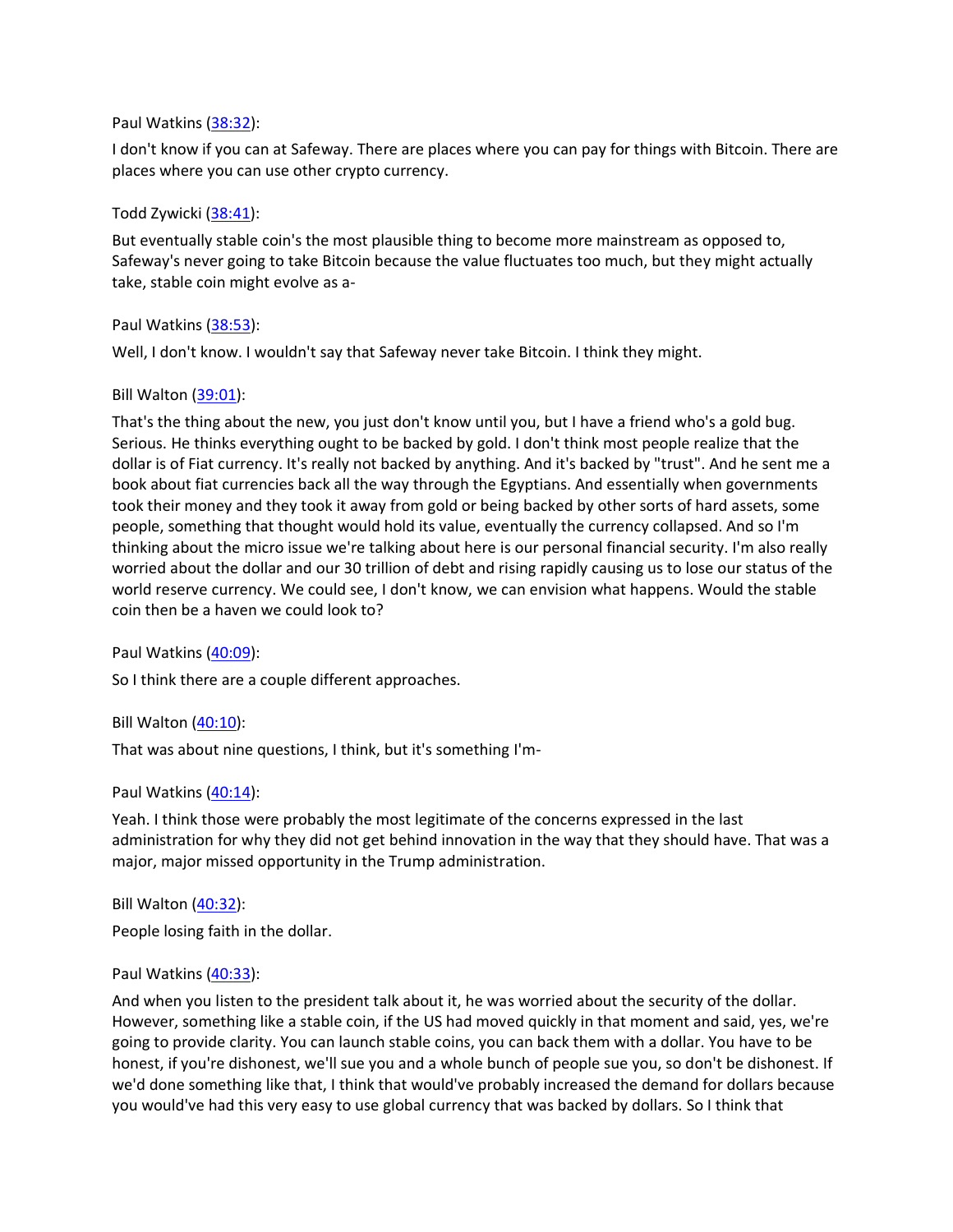would've been a huge positive. Now, something like Bitcoin, that's not tied to the dollar, could that long term be a threat? Maybe, but it's better to incorporate that. If we're the country that incorporates that system into our financial infrastructure first, that's only going to be a win. If we wait, we're going to be worse off than if we move more quickly.

Bill Walton [\(41:28\)](https://www.rev.com/transcript-editor/Edit?token=4rvyo3jtaRoLi7Fb5QjJcYOwed71U6sjmUgxcXSmrZ8sPWvnC2P6yGgGZ3GwKn_2H9QJFMvz8oEKdE5aOp0uQGtbRoI&loadFrom=DocumentDeeplink&ts=2488.27):

Well, I said, this is a vast topic. It is. Because I'm also wondering about central bank digital currencies.

Todd Zywicki [\(41:35\)](https://www.rev.com/transcript-editor/Edit?token=XFj4_LPmhQr5E_7NDhJdj-F09-C4Jko15Mh3ZSDVY7AvGBjj1O2PZAyugE7EL9gzu3ta_Gdz9TxRIV23CZSRjUAQi3s&loadFrom=DocumentDeeplink&ts=2495.53): Oh okay. This is one I-

Bill Walton  $(41:41)$ : We've got 80 countries now. I think Zimbabwe's got theirs going.

Todd Zywicki [\(41:44\)](https://www.rev.com/transcript-editor/Edit?token=7Fw7vDhnpbWGlGhy4Ogsgjaynd5nPUp6gLT60XSZsH-fK--XmgpR_v3nvromxCWnFpFrItTc2-rBwnnKuQLqKeak9XQ&loadFrom=DocumentDeeplink&ts=2504.28):

And so I was aware of cancel culture and banking and leaning on the banking system. I have only recently had my eyes awakened to the danger of central bank digital currency. And this is a big deal. It's a big deal first because I don't like the reasons why they want it, which is it basically comes down to, it'll be easier to manipulate the money supply. It'll be easier to do these crazy negative interest rate type things we've seen in other places because otherwise people just hoard dollars, and so it really opens up a vast range for-

Bill Walton [\(42:22\)](https://www.rev.com/transcript-editor/Edit?token=VWWrScKohugFO5pBcOK6iUFHejzXl55oZPBezaQbtwro6XBI9_v4ivvTcYMjp0thLO0LnNNuCm8NGqW6IRq8fhDJ8nk&loadFrom=DocumentDeeplink&ts=2542.25): Who wants to give a quick primer on CBDG.

Todd Zywicki [\(42:29\)](https://www.rev.com/transcript-editor/Edit?token=NYxibT2iqtPp633okY27patD7FOZCj-DQLXiJG0xbSozkyBB5hdGdqLWBm64R1nbvN1BbRc-_VJbNGDDGg2Wg6QWFAw&loadFrom=DocumentDeeplink&ts=2549.44): The government would basically just-

Bill Walton [\(42:31\)](https://www.rev.com/transcript-editor/Edit?token=9FIGqvOgAGiyYQtvnDFR4E4ccKXZEgL1c_ADONaeYSiOB255cTve3VaQiUqHHbB61Opk4oYMuc8ey9dYEG5zx-WZyPg&loadFrom=DocumentDeeplink&ts=2551.12): Federal reserve.

Todd Zywicki [\(42:32\)](https://www.rev.com/transcript-editor/Edit?token=M8nk_eiG350gykg0jQXu3ZJBvtQuy0xjOM6Tdh083zI4t4nW0X1U5SD4pgDDffRzOvOSp7kwLhUm4KPDS0TNvEd0t2g&loadFrom=DocumentDeeplink&ts=2552.02):

Federal reserve. Or why don't you explain it, Paul? You could probably explain what CBDG, what it is.

Paul Watkins [\(42:36\)](https://www.rev.com/transcript-editor/Edit?token=F2gMknmG7zhPIx65k1Nk0NNaMrexMfKgGksGpgKSwzqVddd-b9Yu5jMQfpBKvhM7iCCkHNyxSsOWOzgkP_Lj_nGeS9A&loadFrom=DocumentDeeplink&ts=2556.61):

So it's a digital currency, like the cryptocurrencies that you're familiar with that are issued by the central bank. So you have a liability with the central bank, so it holds the digital currency and it likely circumvents the existing banking system.

Bill Walton [\(42:52\)](https://www.rev.com/transcript-editor/Edit?token=wAJYDl6zgHTnJok0IVLeOcQGKhTpoNOBUB1oDOKiKgDYMQs1jrSBmQOs2eoOyTLaIa-vpyXlwHLvYy2eLqFRMoBQceE&loadFrom=DocumentDeeplink&ts=2572.64):

Yeah. So what happens to JP Morgan Chase? If you're banking with the Federal Reserve?

Paul Watkins [\(42:58\)](https://www.rev.com/transcript-editor/Edit?token=axo8VhufZpX6m51x0LA2GMGoWXbsmsmewdWlpbg1liWhi_ioMeSQ3eECcEdlRN53hyxky86dThwKnqmaVHm3XZMiqEc&loadFrom=DocumentDeeplink&ts=2578.33):

I think that's one reason why there's some alignment here between the big banks.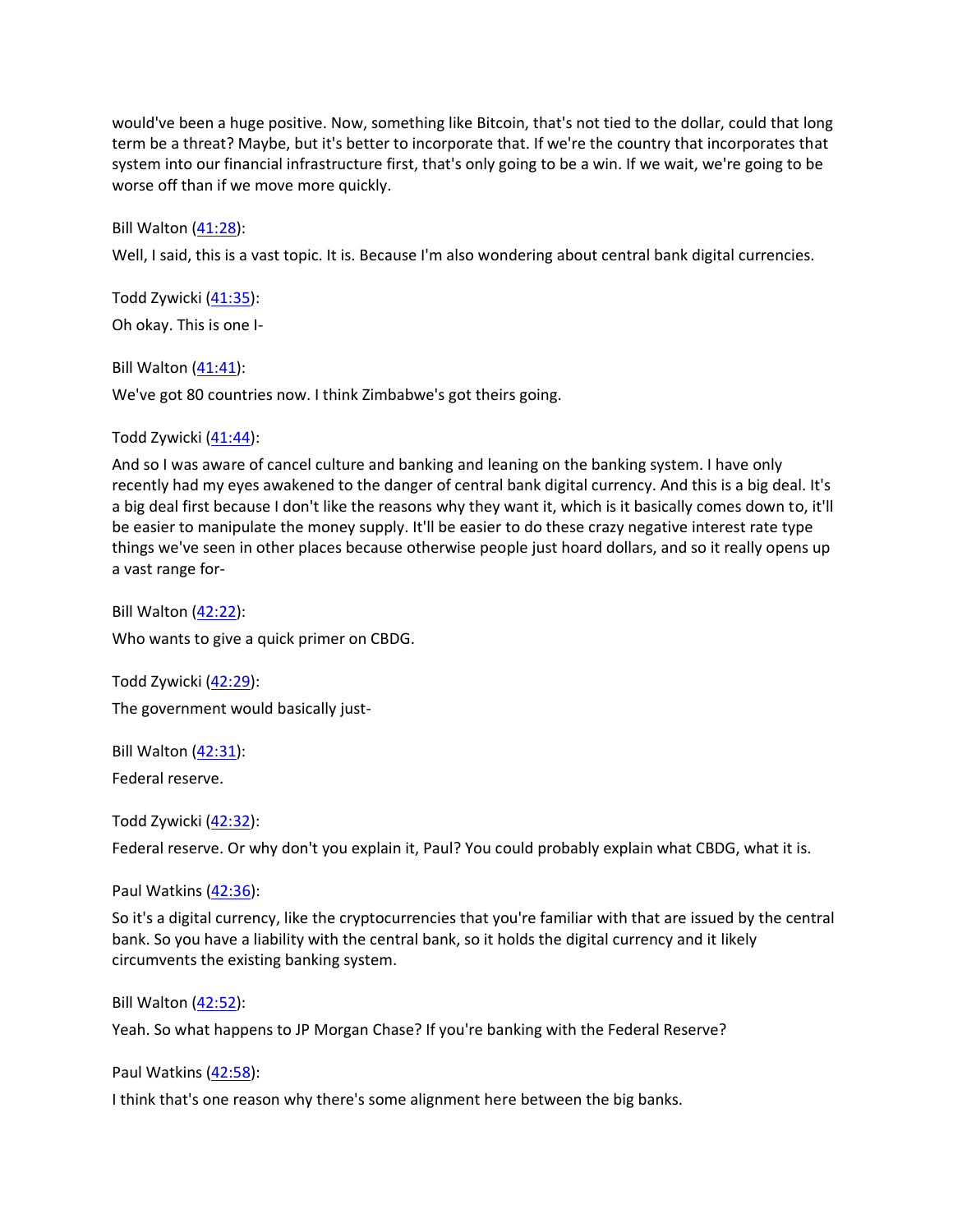Todd Zywicki [\(43:02\)](https://www.rev.com/transcript-editor/Edit?token=zcNHeefWkf3pGcwVYqbGT7OsJ1Zkf0vBQuuSZ8t5E0hB7gU7fLAPQZ4X-v2FQ_Oq2hGheTWobEYdJncOHtgvWJA2FUE&loadFrom=DocumentDeeplink&ts=2582.6): Yeah, there's just some digital-

Paul Watkins [\(43:03\)](https://www.rev.com/transcript-editor/Edit?token=f598R7IZ6dttNNke8v4eXmLdlsIPZdM8-dcLGroq_rixg0_D352hXb2Kbe7yaRMQzsPmRe3OAqXbmtkpcmstzU2CTs4&loadFrom=DocumentDeeplink&ts=2583.74): They don't want that.

Todd Zywicki [\(43:04\)](https://www.rev.com/transcript-editor/Edit?token=mn_QHJ6bzpQonVHpxZNPlQGdawh3eU53xyMGBgMTxEOx_PbkhPffNGYaGr2A_1TtNjl7VBqk27h87OqPmZIlOAfcC9U&loadFrom=DocumentDeeplink&ts=2584.43):

Debits and credits that don't ever really get converted into pure dollars. So you can't take money out of the bank and hold it at your house or carry it around your wallet.

Bill Walton [\(43:15\)](https://www.rev.com/transcript-editor/Edit?token=OkiYrEbh2Wudp7e2fTGVkSqNoF9IWy2-8grDp2OGIlm5LeP2h-GJq7SIUtMZgSqqgXifuAXLQ-diK_kBsUWSyb-P1vc&loadFrom=DocumentDeeplink&ts=2595.02): Right, right.

Paul Watkins [\(43:15\)](https://www.rev.com/transcript-editor/Edit?token=VoSxpPP9PAIx_DonMar9VnY-_fl05JBlBs2LnyiuE9-VsfBv_UKVQpl8OMOeHYHbITVe_H2IrnqtPMw-pQexXjnfSLQ&loadFrom=DocumentDeeplink&ts=2595.66):

That doesn't exist anymore. It's just digital debits and credits. And here's what's so dangerous about it, Bill. I just became aware of this. What opened my eyes to it was listening to a Joe Rogan podcast with [foreign language 00:43:29] and he was talking about the other thing they can do with it is they can program it for anything they want to program it for. They could say, you've exceeded your allotment of hamburgers this month. You've exceeded your use of gasoline and that's bad for the environment. They could say, you can't buy a plane ticket to go to a certain city because there's a conference going on that weekend that we think you want to attend that's going to promote disinformation about this, that or the other. That is all plausible, because now they're tracking every dollar that goes into your account and out of your account through these processes and that is very scary. I did not realize that.

Bill Walton [\(44:14\)](https://www.rev.com/transcript-editor/Edit?token=hpgOBfKF0685b47G6ksacPXZIxJkUVGOom2UcVvxZfhmNU_eiELqGhnoPe63akkAf4emgOtohOKjmH_Weo_Qvk5cm0w&loadFrom=DocumentDeeplink&ts=2654.98):

We end up with China's China's social credit system.

Paul Watkins [\(44:17\)](https://www.rev.com/transcript-editor/Edit?token=zW2mFn1BPC66TUs3FPknwDtqPuoMvs6h2FtcN1yYOg4B7RVsFcCg2EC__HfYGbV46M-aqkiizGAdjSfH7MILm3HWHuk&loadFrom=DocumentDeeplink&ts=2657.07):

It is pretty much the final step for China's social credit system, potentially.

Bill Walton [\(44:22\)](https://www.rev.com/transcript-editor/Edit?token=QoqJCnO3DTKMaJvM3dg47gw5ommP8u_WDoN7Y1wm_qAbRttMaflHUM9b2ecAVLMC3lfHw3pbJmHK6xH6SmSGxe40_Hk&loadFrom=DocumentDeeplink&ts=2662.22):

Does China have that yet? I know they're working on a digital currency.

Todd Zywicki [\(44:26\)](https://www.rev.com/transcript-editor/Edit?token=r_5AUyC8whHko-FlUOdmTIbuZRoY8itgiTfyxZC5EfmpJGFuGFhpCwS3M_bs3qwKNiXm21QmpL_bVQKba-pMFLhXCzw&loadFrom=DocumentDeeplink&ts=2666.7):

Yeah. Look, I don't have, there are people that say China's doing that and China says, it's not. I'm not in a position.

Bill Walton [\(44:32\)](https://www.rev.com/transcript-editor/Edit?token=WViX3lB9H8GUpS6-VIMt-SCY36t5E6oiH6TnAPoKztm8dTSfft9SPDG4lUbD-2INMyIrpcxcWaqzCN_xgJmwY55b6lk&loadFrom=DocumentDeeplink&ts=2672.84):

Nobody knows what China's really, you all might have a little more.

Paul Watkins [\(44:36\)](https://www.rev.com/transcript-editor/Edit?token=tUWi1i9drP1wlAao04lK2n98h04pwQTH6fDJ5asPNkGH6G34WW11pJ-Y24-J8fNMhOugWfPTAuUYDAL_WPqMpbyatfk&loadFrom=DocumentDeeplink&ts=2676.81):

I'm just like anyone else looking at the credibility of the two speakers and deciding who you want to believe. But this is, I think, I agree with Todd that this is a very significant threat. And it's also concerning that this is clearly the direction that the current administration wants to go. If you look at the executive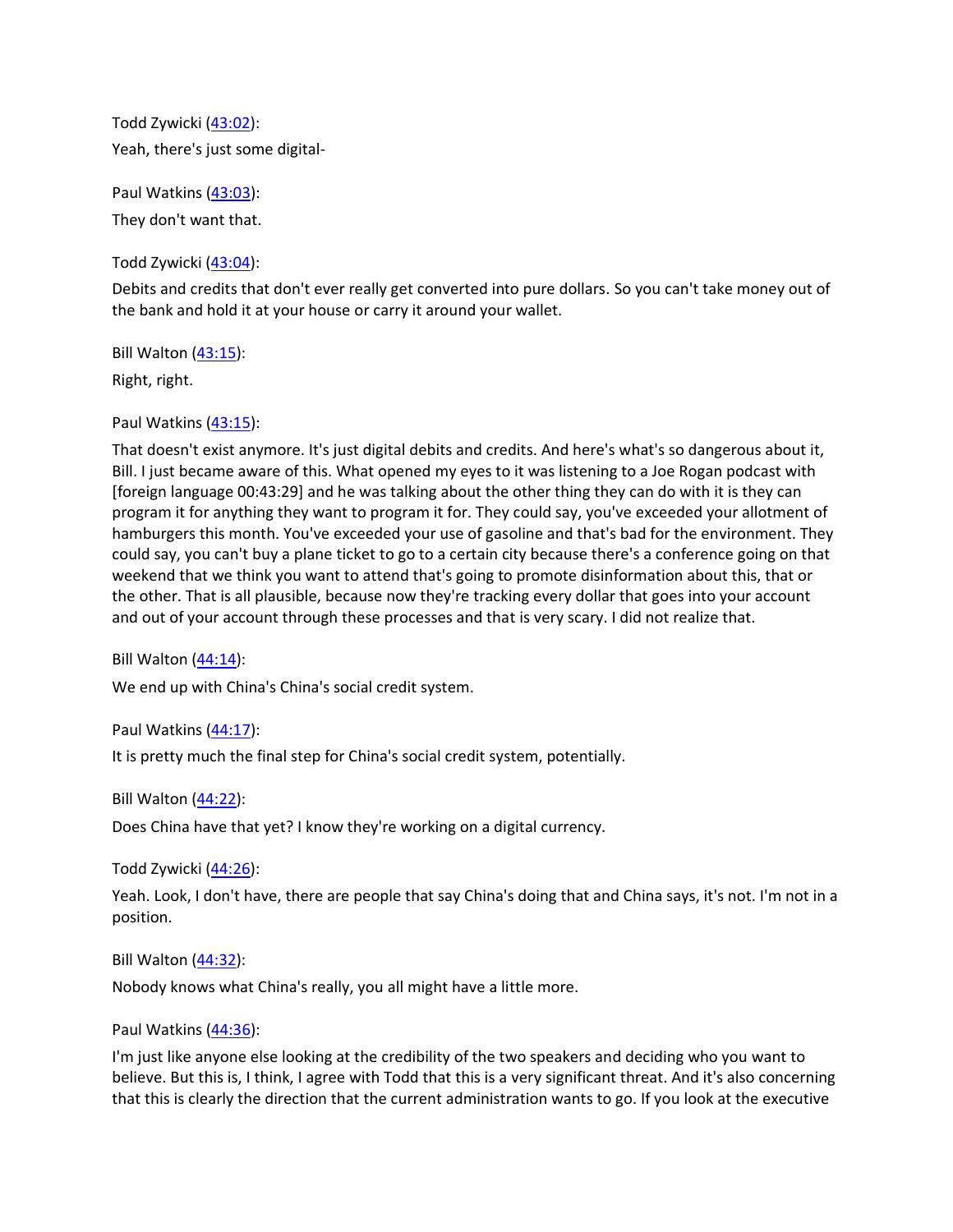order that they did on digital assets, it requested approximately, I can't remember the exact number, but it's 19 or 20 reports from different agencies. About a dozen of those reports are about how to regulate private cryptocurrencies more. About half a dozen are about how to promote a central bank, digital currency. And then one report from the Department of Commerce is about how maybe this innovation could do something positive.

#### Todd Zywicki [\(45:20\)](https://www.rev.com/transcript-editor/Edit?token=JaP7kkJ2jF4SN1effB_KLwSTA_3vdBCn1HDSsMb52o4ftvlFglKvnKly41niUpAmhwvxrisgqNLupeUodq1fmjD0UjQ&loadFrom=DocumentDeeplink&ts=2720.32):

And remember, this is what they did with Operation Choke Point, which is, they said, I've mentioned payday lenders, but they also said, we're going to go after bank accounts for firearms dealers. We're going to go after bank accounts for people who sell certain materials, pornography, hate material may have been on that list. We're going to go after people who sell ammunition, people who sell fireworks, all these sorts. They already had a hit list of companies. It's a lot easier with central bank digital currency to just say, no more, you can't spend money on firearms. We're not taking away your second amendment rights. You still have a right to buy guns, you just can't get access to the funds to buy a gun, for example.

#### Bill Walton [\(46:02\)](https://www.rev.com/transcript-editor/Edit?token=0cun15F5AtQjLZnn9iVIaANKFHTc4UqtrDXbq2meJwoYBhrO3moroofQ0xwnE2eAoQ7_nf9hkr2wzqGFEFroyDR-kFc&loadFrom=DocumentDeeplink&ts=2762.81):

So you all were at the Consumer Financial Protection Bureau. You were on one of the advisory committees, is that right? And you worked there for a while? This

Paul Watkins [\(46:11\)](https://www.rev.com/transcript-editor/Edit?token=Tmpq3Fk51vtGU6egIXdAORh2cQPrPrt_lJD06kdhUcorcpdLMCA-Ho8PxBjkg047AhNtqlrMQEzNnI5A4AGFiSYHPfE&loadFrom=DocumentDeeplink&ts=2771.9):

I did. Yes.

Bill Walton [\(46:13\)](https://www.rev.com/transcript-editor/Edit?token=LHid8vYbVD297hNUFFUzcruT2K060ABeJMrBBE18ZxRL594137f9Y9BAklsLu7mwmSZyO6gtOe_rsheGV-4lzebWhnw&loadFrom=DocumentDeeplink&ts=2773.74):

So what was it like to be inside an Elizabeth Warren creation?

Paul Watkins [\(46:18\)](https://www.rev.com/transcript-editor/Edit?token=4Rak_QsTEC3aeU8zFE79H8WHN300uGQevWUHFxZo5OmAUTCyv4s3iUhXsAN-tflaz1TXM2kDt0LqhTCIG3r4ZKOJkwk&loadFrom=DocumentDeeplink&ts=2778.17):

Well, they designed it to have a lot of discretion.

Bill Walton [\(46:22\)](https://www.rev.com/transcript-editor/Edit?token=ciFA1XStafvBvhXc0CqBWyJTKGEO0zXFXl3oeupgfZL7kvnW2TMFK6-w0S7zteAasvEU0FT-gEyZcn_eVCPtl8Om5xU&loadFrom=DocumentDeeplink&ts=2782.21): With no oversight.

Paul Watkins [\(46:23\)](https://www.rev.com/transcript-editor/Edit?token=1Z8ZSmX1SMT4PqSKTlwrr9M-tO6R48q5Dme9URSjL2kFxYUgsklf5RcGg1Wwbuf1zyoGRKfHnjU8E8EHuQ2QTk3zrtw&loadFrom=DocumentDeeplink&ts=2783.6):

On one hand-

Bill Walton [\(46:24\)](https://www.rev.com/transcript-editor/Edit?token=8K1mqQ6n44j0EvcRMU9oZpX4aLxTeHeqrBLrIvlbAs7O5oaP9qZeu9de7Mhi50PHWuZPVJrxLdLiSeUjhqfQPzo942k&loadFrom=DocumentDeeplink&ts=2784.27):

Where I'm going with this though is, how's it changed since you all left and it's now in the hands of the Bidenites?

#### Paul Watkins [\(46:32\)](https://www.rev.com/transcript-editor/Edit?token=QMcaV7FVy1aYK3N9s_zIP9Bk3NUYvBl664lCWLUx8Hz-CP_21-oiPCysr1X9V-_BS2YGyUTOTHWz1TB61HbYEqlvkTs&loadFrom=DocumentDeeplink&ts=2792.49):

What's been really discouraging to me, and I knew I was going to disagree with this administration on a lot of things, but I was actually encouraged when one of their primary talking points was reducing market concentration. And I may disagree with emphasis they put on it, I may think that other areas should be emphasized, but that is something that I think is really important that we should all share. We want to have a competitive marketplace where anybody can start a company and build it up and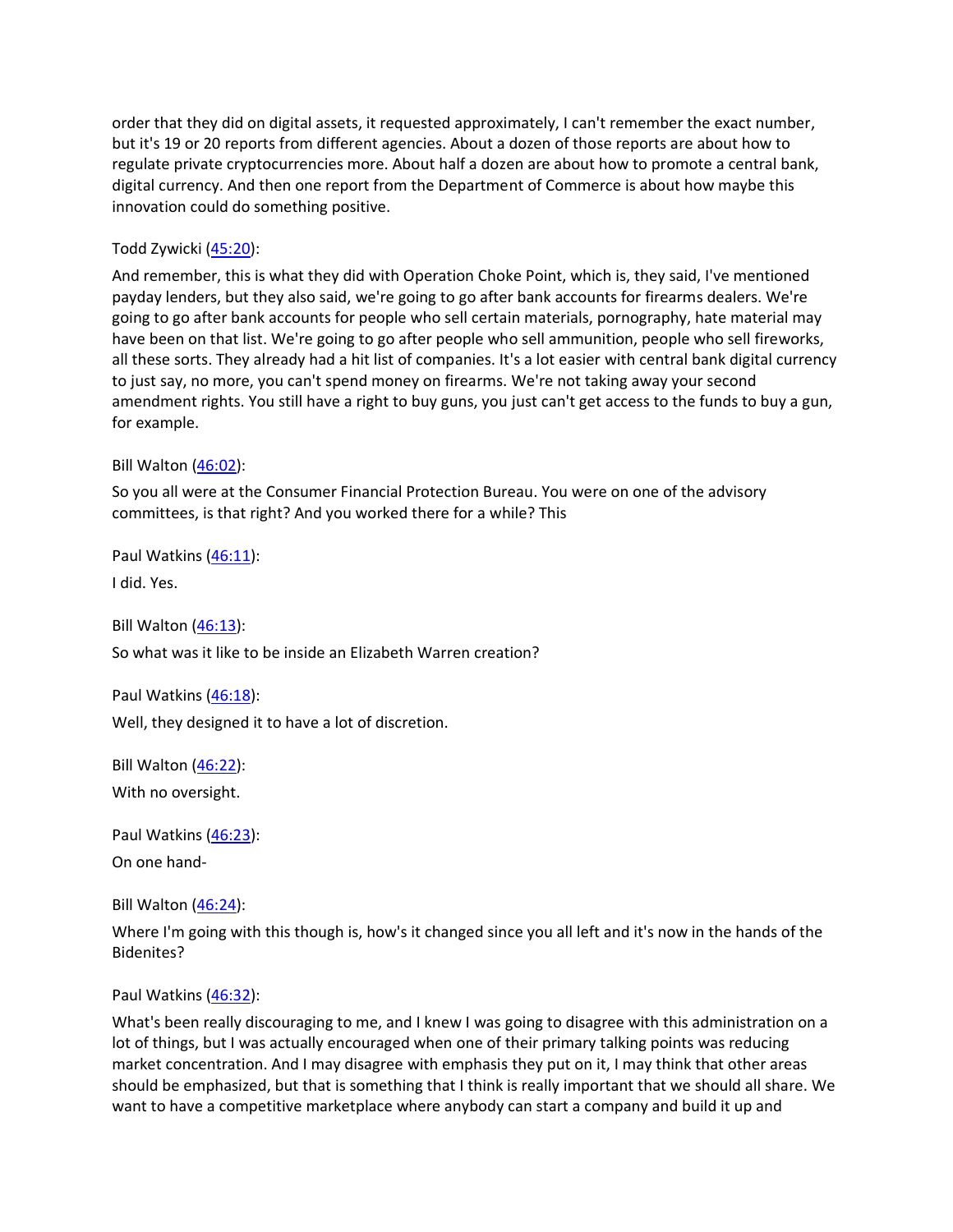compete with the big guys. We all want that. And maybe we need a little bit more antitrust. What has been discouraging to me is to see how the effect of their regulatory strategy has been to lock in the incumbents and to impose the same regulatory burdens on new entrants, as the incumbents who have different products. We haven't regulated fintechs like banks for a decade. And I don't think there's been a problem with that. So there's no reason to start doing it now, except that you allow the incumbents to keep their lower cost of capital, because they're a bank and because they have deposits and also impose their regulatory costs on their competitors, which is a net loss for the consumer and for the American public, and so I've been very discouraged to see them go that direction.

### Todd Zywicki [\(47:56\)](https://www.rev.com/transcript-editor/Edit?token=sYVm_MIZy-Z34g1J9f_xFbjZb35jqekvlXtVg9rUe_4qO8oYCjL-95sT98M4mB03XgSxDDY1tTX_ZPxjwkRs3eq9x1c&loadFrom=DocumentDeeplink&ts=2876.66):

Yeah. They have unleashed the full power of the administrative state and all of its lawlessness is what's going on right now. The CFPB, this new director, I'll give you an example, which is about a month or so ago. The director Rohit Chopra announced under current law, we have the Equal Credit Opportunity Act, which specifically prohibits discrimination in lending services. They announced that they're going to use UDAP, the Unfair, Deceptive, and Abusive Practices to go after anything that they perceive as discrimination. And here's what's important about it, Bill, is the way they're going to do it is they're going to use supervision, the supervisory power, no rule making that somebody could offer, notice and comment on to whether or not it was supported, not even an enforcement action where people could raise legal objections. The reason they do it through supervision is it's really hard to figure out. You can challenge a supervisor.

#### Bill Walton [\(49:00\)](https://www.rev.com/transcript-editor/Edit?token=VRzrLxehV_r39jjazou_ovLe6f3VDRAW0tt7lS9RZyXbEiF2YjQNMfSZ1F8VY9zVekgeHVOG-J2x8ZoHDeIEYTUgRKo&loadFrom=DocumentDeeplink&ts=2940.55):

This is John Allison's raised eyebrow.

### Todd Zywicki [\(49:02\)](https://www.rev.com/transcript-editor/Edit?token=OTnsKXmy6Emqf6mLI7kqqOKsnoPl1CVwdwkF5ySbyhk97NJUzrEziu3FN9x9xpbD3Q-U0efQ3Es_NWmU7iGlR4NqgVM&loadFrom=DocumentDeeplink&ts=2942.33):

This is John Allison's raised eyebrow. And so basically what you do is you can go in there and basically, for example, really go ... So one of the dreams of the Biden administration was, and I wrote an article for Regulation magazine on this, was to retool the consumer credit bureaus and the consumer credit rating system, because on average, minorities have a lower credit score than whites, which of course, in the woke world means it's obviously discrimination. And so they were going to create a federal monopoly credit bureau system that would basically fix that. That would've been too expensive, too difficult. But now, this allows them to do it. They just go in and they say, re-engineer your algorithm so that it comes out correctly, otherwise we're going to say that you're violating UDAP because of acting in this way. And just think about the range that gives them, and they do it through supervision because that's the least transparent and at least, rule of law bound aspects of the regulatory process.

Bill Walton [\(50:10\)](https://www.rev.com/transcript-editor/Edit?token=ApFnAX8Ob0MB-ZwGRF9D6QH2NohRvzEZe6wF6XXbK6B5LwiAeT9IqKY-JrTbOV_7LFonGHxU8nj6OzC4ngvh2KUR8Sg&loadFrom=DocumentDeeplink&ts=3010.6):

And that's in place right now?

Todd Zywicki [\(50:12\)](https://www.rev.com/transcript-editor/Edit?token=HCN19NHINswBkTy-22aaXws3xqQyaINArhQZLAkqAMY45ALRQCQAc7gW8BQn83tITsEkFFvEcCvW8k0PCscB1cKjCcg&loadFrom=DocumentDeeplink&ts=3012.44): They announced that about a month ago.

Bill Walton [\(50:15\)](https://www.rev.com/transcript-editor/Edit?token=Y347-kIjunMcNFQkNaFiARYBoMGWWMNSfMbTvbYSo1PXrpjR-zBhEgETo3UyJoAP2RvlHIwBlYyJE2Us8VnNhtMwWCY&loadFrom=DocumentDeeplink&ts=3015.36):

And with this agency, there's no oversight. Congress doesn't even get to fund it.

Todd Zywicki [\(50:21\)](https://www.rev.com/transcript-editor/Edit?token=uZNfu3FFeMXJ9saSxxn7up8CJXtwc2D3Ayzc525zjR0grG8ZhgG9IDs9w-wzRaHQybQp2Z9fF1ZZGosX1XD8Tk1chmw&loadFrom=DocumentDeeplink&ts=3021.73):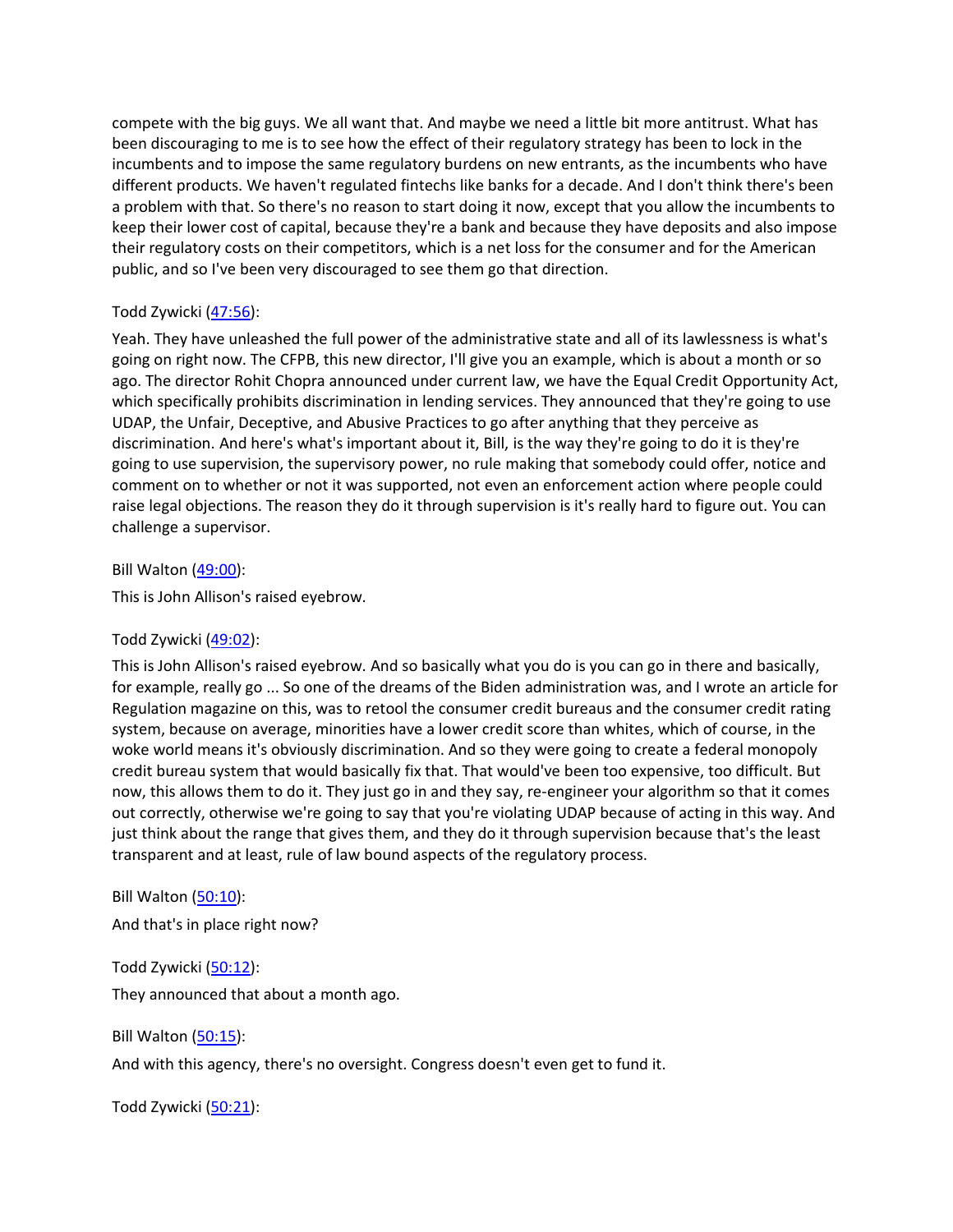Right.

Bill Walton [\(50:24\)](https://www.rev.com/transcript-editor/Edit?token=iB04CiK5xJVfTAEUk07V3CTFbPyFL3hKj1kWtpDP2UAflEKV_BnWL6UezEcL9UWAEnLhTdXy8Vwso2GVyHdERCOPpfQ&loadFrom=DocumentDeeplink&ts=3024.54):

Gee.

Todd Zywicki [\(50:25\)](https://www.rev.com/transcript-editor/Edit?token=yAXr65SfOBjZfZjEYlGuOLH6vKLUzQ32Ub2NzC9TMBiaqiXJpRPJIsrYNB7pzFK5Vij7dODuyiFHAGmeXjK-BNUzyOA&loadFrom=DocumentDeeplink&ts=3025.9):

And that's why it is Elizabeth Warren's dream. It's the ultimate dream of an unaccountable bureaucracy that can just run amuck on the economy and impose progressive policies.

# Paul Watkins [\(50:39\)](https://www.rev.com/transcript-editor/Edit?token=38kwTzDl_ThUHaHKduYO5Yn9kEa-kGifmswCU0OETrM12dTZbx2kQn4XlNZmFrKQEIltOF1J3YX1fxWMHav29MUca_Q&loadFrom=DocumentDeeplink&ts=3039.51):

What's interesting to me is you look back at the initial papers that she was writing when she was advocating for this. She says, we need this new consumer focused organization because the Prudential regulators care too much about the financial success of these banks, and so there's too much alignment. We need an separate institution that can sue these institutions without worrying about their financial success. But what's happened is, they've become another regulatory body that protects the incumbents, just like the Prudential regulators did. And so it's completely antithetical to the purpose for which this agency was set up, which was supposed to be the singular independent advocate for consumers.

# Bill Walton [\(51:23\)](https://www.rev.com/transcript-editor/Edit?token=C5HbgsmtjFoM0Zv523j0H_5jpzjK5uFvONJKf-64ZXPr_V6Szjcx0mZLpzH4Rc1l7asZM7W8AN6nUO110g09mqDN9yA&loadFrom=DocumentDeeplink&ts=3083.62):

Well, they're an advocate, but an advocate for only certain subsets of consumers. Would that be-

# Paul Watkins [\(51:30\)](https://www.rev.com/transcript-editor/Edit?token=-_RGfKgJi_a4iFyfu4iSXlPgtcCH3dArgVMgtLqxobSeh0-uHq-PguLkvd86pTCkUxmN89iABiAnlDFxv1j50Fzm374&loadFrom=DocumentDeeplink&ts=3090.67):

One thing they do, Bill, and it's very clear and unfortunate about the CFPB is it's been under democratic rule at least. The left has come to see the consumer finance systems as a system for redistribution and wealth transfer without having to pass a law, without having the government do. They basically commandeered the private sector to redistribute the way that they want, even though over the long run, it ends up hurting the people that they intend to help.

### Bill Walton [\(52:01\)](https://www.rev.com/transcript-editor/Edit?token=enhClpJrVB_D1l4vSf-Vq5kox4f2mIrLuwFpAAaAKU0uy5CbSBLtLfKmmYGC3YJqtHGa2-gxxPtn-z104U-MnODuOSQ&loadFrom=DocumentDeeplink&ts=3121.68):

So when the regular ordinary person that doesn't study this, his or her eyes glaze over when we talk about financial regulation. They shouldn't. We really got to pay attention. So my takeaway from this, I'd like you guys to sum up, because we're about out of time is, central bank digital currencies, we've got to fight tooth and nail. If we can, we want to get some better regulation in place to get a level playing for field allocation of credit. Would this also address this consumer financial protection ruling on the credit scoring that you were just talking about?

Todd Zywicki [\(52:45\)](https://www.rev.com/transcript-editor/Edit?token=KrBLJgTCWE3Gv1Fqu8vm-CTaD3x_cELnY8g8roL4gvQScLF0YaIzC0_-GC9hOhGf8JPlVTNbeppmG_yPSi_rX0aOFLI&loadFrom=DocumentDeeplink&ts=3165.06): I'd have to think about that. It might.

Bill Walton  $(52:47)$ : It might.

Todd Zywicki [\(52:47\)](https://www.rev.com/transcript-editor/Edit?token=JGe8KZv8lkUSXw4Yn_ebuOMaW9tY0vhuzl7_qnFKGhA2VovLsy22HBXj6hPSA6JnDT5_oTYkkfj82KlgJHcgnuCY4vg&loadFrom=DocumentDeeplink&ts=3167.82): Yeah.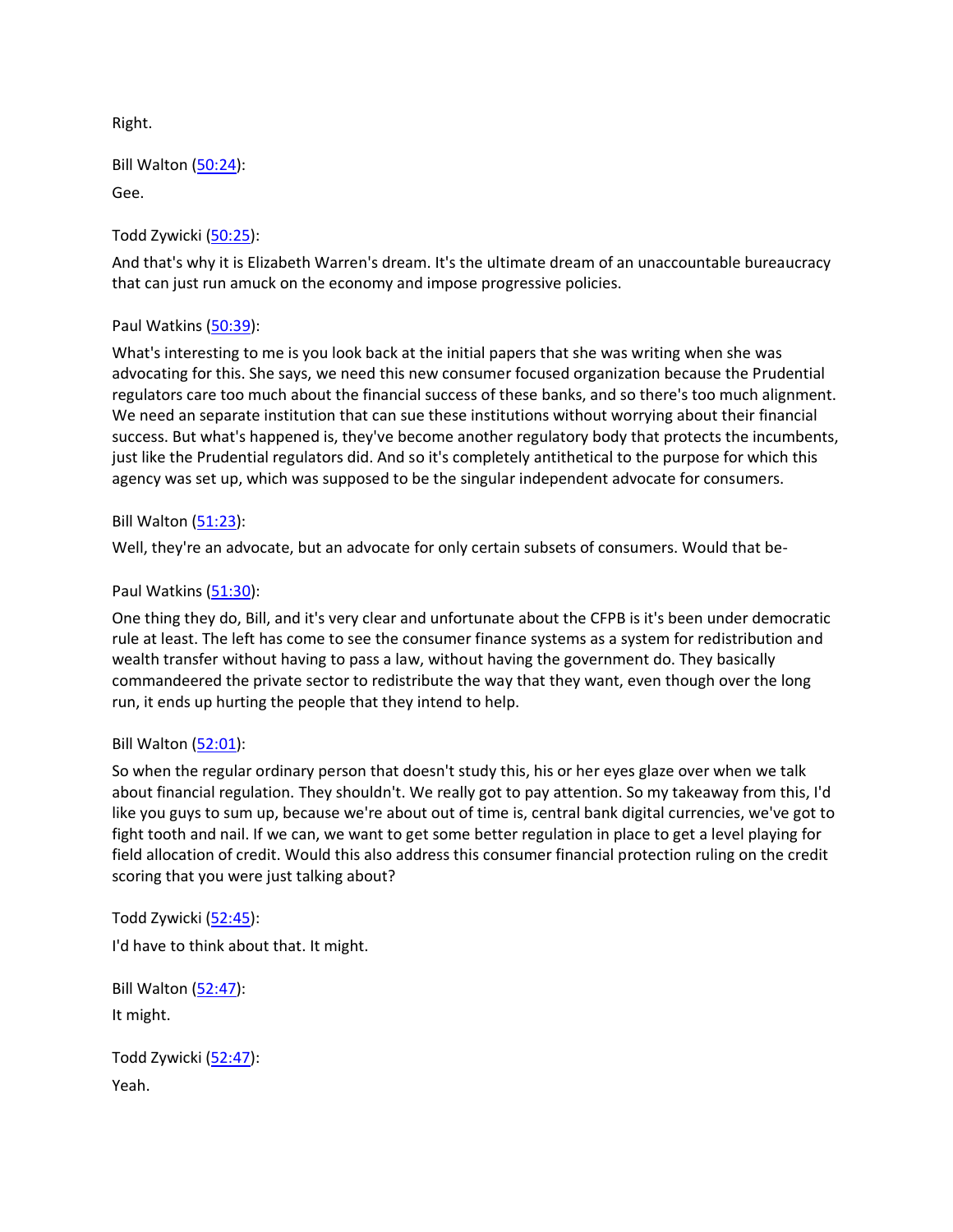#### Bill Walton [\(52:48\)](https://www.rev.com/transcript-editor/Edit?token=-8gkmvBsYb1OFUENjA8yskszCuF17QWSQpme9qC1Bj-TX-GJATLYiCR_Zmc8ptCpjA-lo-iF9AtcHvHU6W3hijSWm-0&loadFrom=DocumentDeeplink&ts=3168.91):

But we ought to be thinking about stable coin as a potential solution. And we ought to be encouraging states to innovate, to pioneer a Federalist solution that would create the innovation and change we want and hope that if we nurture these in the red states, that because they're going to provide better, faster, cheaper services, it'll explode into something good.

#### Paul Watkins [\(53:14\)](https://www.rev.com/transcript-editor/Edit?token=2EHJpMkwW-A4dK_q3asXCP7CAJPga1u2V7ylv4osZ-5gyutNCXxT3FowJeG3zz8HDQxIavhKj6ML3SZt6w92abCa8Ns&loadFrom=DocumentDeeplink&ts=3194.39):

That's right. Yeah. Absolutely. Just jumping off on that last point. I think the focus and it's been a little bit concerning to me to see the debate in Congress not really go this direction, but the status quo right now is to regulate cryptocurrency and fintech at the state level. We should keep it there, coordinate the regulation at the state level, and consider some of the rules that Todd's talking about to force neutrality, but structurally provide the opportunity for solutions to develop because a politicized financial system doesn't serve consumers and we should move beyond a politicized financial system. And the left is giving that opportunity right now by perverting the purpose of the regulators and these institutions. Let's build better institutions that actually work for the folks that they're supposed to serve.

### Todd Zywicki [\(54:13\)](https://www.rev.com/transcript-editor/Edit?token=O0LHzR9RdPE_VkVWJJ4rnt3VJ7itqTt0dHWwYxghAiopoQH4Qc5OwfSLiNVkS4qd2nPaCWg0QTbG-Z2_zoh_jPhb0cw&loadFrom=DocumentDeeplink&ts=3253.61):

And I think that there's a lesson in there which is conservatives need to be aware that on this and so many other things, the progressives are playing the long game. And when they figured out how to message these things, which is we just want to prevent criminal activity. We just want to, just reasonable application of anti-terrorism laws and that sort of thing, but they use that as the camel nose under the tent. And so conservatives need to be thinking, yes, there may be some reasonable things here. Obviously there's a concern of cryptocurrency and terrorism, for example, but we need to be careful in terms of addressing that concern or money laundering or whatever the case be, addressing that concern that we keep the fences and the walls high around that so it doesn't end up impacting the rest of us. And sometimes we're not foresighted enough about how far down the line the left is thinking about these sorts of things and where they want to go with it.

### Bill Walton [\(55:14\)](https://www.rev.com/transcript-editor/Edit?token=EKB91oZnyXrHMBDjjw4ZZzQso87z01hb5-YI-6I_5pQfDc9sbNBGmRUs4-EDsP0agATFsXdUALIaJMA0-4yPvM6914c&loadFrom=DocumentDeeplink&ts=3314.81):

Well, they've been at it for a hundred years, of course. They've got a long plan. This has been The Bill Walton Show. I'm here with Todd Zywicki and Paul Watkins. And I think we've had an extremely revealing conversation about our money. And I hope you all still have your mattresses because we may need them. No, not seriously. But I do think we all had a bone up on our thinking about stable coin, Bitcoin as a freedom oriented solution to this. So, anyway, guys, thanks for being here. We'll get you back and we'll continue this conversation. I'm sure these issues will continue to loom. So anyway, thanks for joining. And I hope this was helpful. As always stay tuned for what's true, what's right, and what's next.

#### Bill Walton [\(56:02\)](https://www.rev.com/transcript-editor/Edit?token=NlOydrb76h2vEm0sTl1a_ekk6M_f7G1IItBZNk_lCi-eCYr-SUONpJ37ZTLl-xNHefclybEUL2aXsl1BZtMMB0gWZBU&loadFrom=DocumentDeeplink&ts=3362.2):

Yeah. I am very worried about our money though. I'm really worried, both macro and micro.

#### Paul Watkins [\(56:07\)](https://www.rev.com/transcript-editor/Edit?token=aG6tx70HSNTtJ6qNGnaooMro9lFl6mFLHoJ3NaJ9Qnx1dnwYwYrN6xR_fM83bvy44WHZI-Sd54jOSCuHW1dxmhIWbM0&loadFrom=DocumentDeeplink&ts=3367.65):

I read a fascinating thing. I'm going to bring up here, but I read a fascinating thing a couple weeks ago of. I think that the cockiness in the faith of the dollar may be misplaced.

#### Todd Zywicki [\(56:20\)](https://www.rev.com/transcript-editor/Edit?token=RC-7aSEmhAhZUF9q7wd7REJ3DdTNMvm4fPR2fYlZx-MoTmKvccnwtZDBnKTvoiNfgHJfxK2YkBm_seyvMMvUhx2crJA&loadFrom=DocumentDeeplink&ts=3380.49):